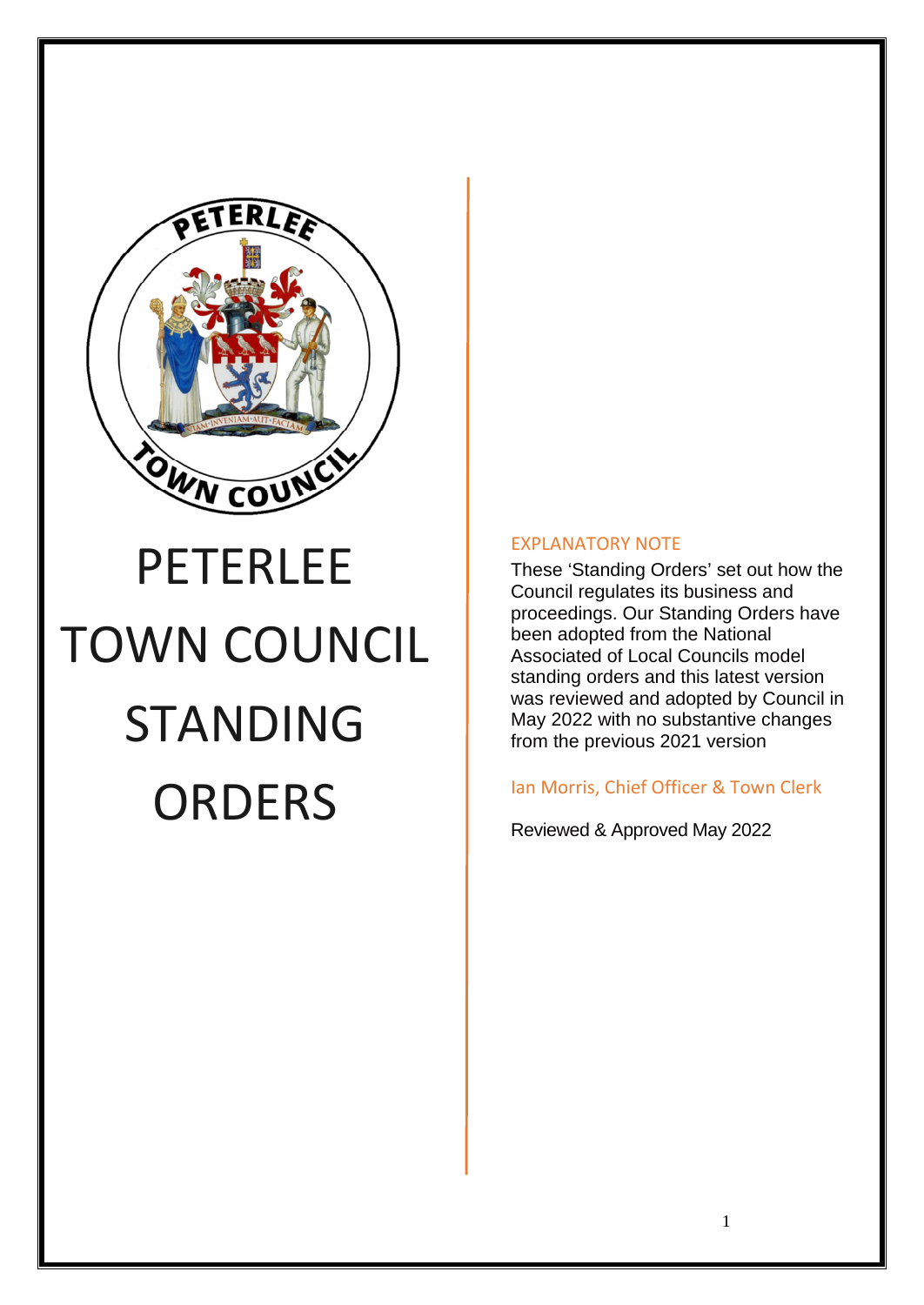#### PETERLEE TOWN COUNCIL

#### **STANDING ORDERS**

# <u>INDEX</u>

| 1. |                                                                                            |  |
|----|--------------------------------------------------------------------------------------------|--|
| 2. |                                                                                            |  |
| 3. |                                                                                            |  |
| 4. |                                                                                            |  |
| 5. |                                                                                            |  |
| 6. |                                                                                            |  |
| 7. |                                                                                            |  |
| 8. |                                                                                            |  |
| 9. |                                                                                            |  |
|    | 10. Motions for a meeting that require written notice to be given to the Proper Officer 13 |  |
|    |                                                                                            |  |
|    |                                                                                            |  |
|    |                                                                                            |  |
|    |                                                                                            |  |
|    |                                                                                            |  |
|    |                                                                                            |  |
|    |                                                                                            |  |
|    |                                                                                            |  |
|    |                                                                                            |  |
|    |                                                                                            |  |
|    |                                                                                            |  |
|    |                                                                                            |  |
|    |                                                                                            |  |
|    |                                                                                            |  |
|    |                                                                                            |  |
|    |                                                                                            |  |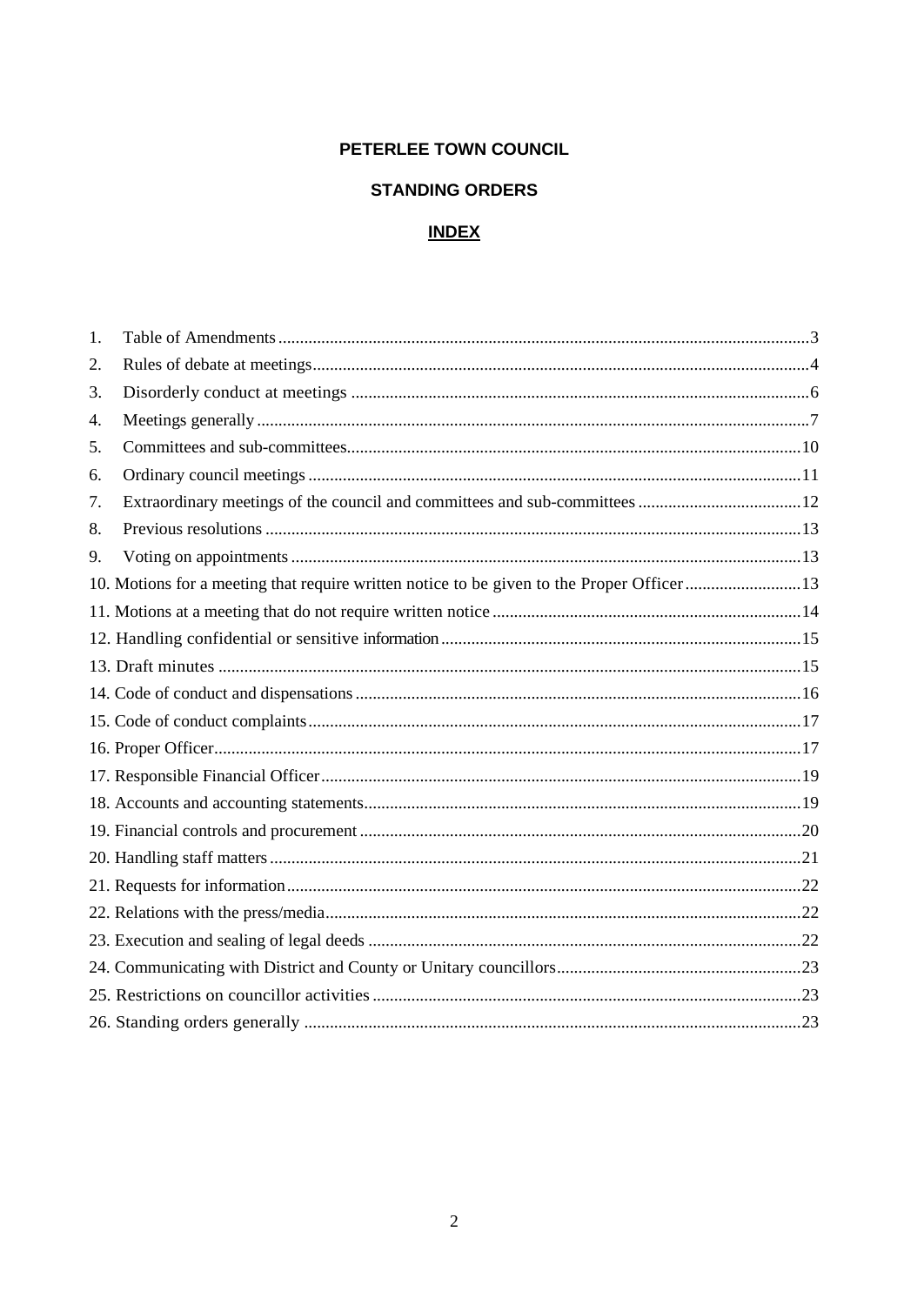# <span id="page-2-0"></span>1. Table of Amendments

No amendments from previous version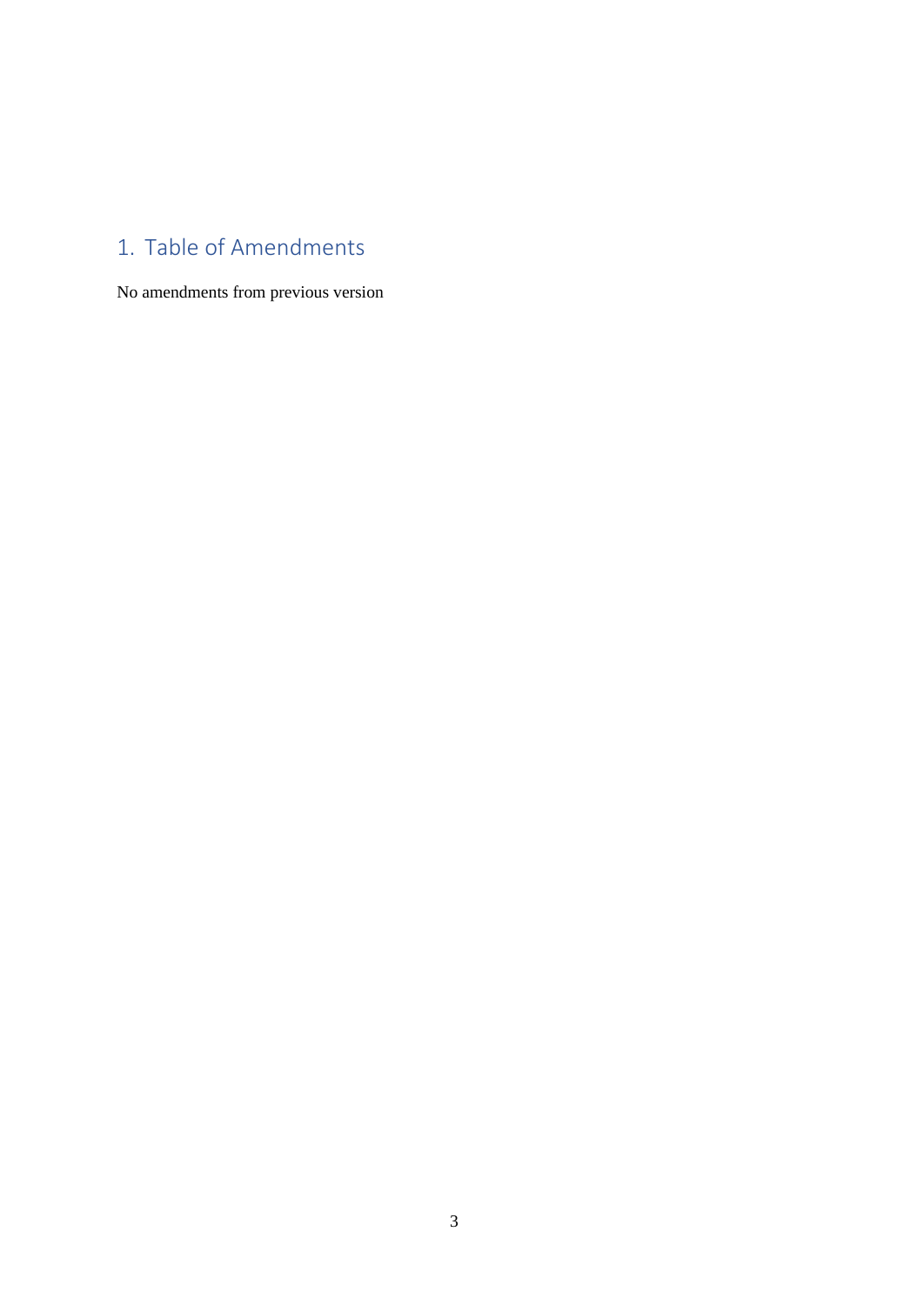## <span id="page-3-0"></span>2. Rules of debate at meetings

#### N.B **Bold black print = mandatory standing orders**

Plain black print = discretionary standing order

- a Motions on the agenda shall be considered in the order that they appear unless the order is changed at the discretion of the chairman of the meeting.
- b A motion (including an amendment) shall not be progressed unless it has been moved and seconded.
- c A motion on the agenda that is not moved by its proposer may be treated by the chairman of the meeting as withdrawn.
- d If a motion (including an amendment) has been seconded, it may be withdrawn by the proposer only with the consent of the seconder and the meeting.
- e An amendment is a proposal to remove or add words to a motion. It shall not negate the motion.
- f If an amendment to the original motion is carried, the original motion becomes the substantive motion upon which further amendment(s) may be moved.
- g An amendment shall not be considered unless early verbal notice of it is given at the meeting and, if requested by the chairman of the meeting, is expressed in writing to the chairman.
- h A councillor may move an amendment to his own motion if agreed by the meeting. If a motion has already been seconded, the amendment shall be with the consent of the seconder and the meeting.
- i If there is more than one amendment to an original or substantive motion, the amendments shall be moved in the order directed by the chairman.
- j Subject to standing order 2(k) below, only one amendment shall be moved and debated at a time, the order of which shall be directed by the chairman of the meeting.
- k One or more amendments may be discussed together if the chairman of the meeting considers this expedient but each amendment shall be voted upon separately.
- l A councillor may not move more than one amendment to an original or substantive motion.
- m The mover of an amendment has no right of reply at the end of debate on it.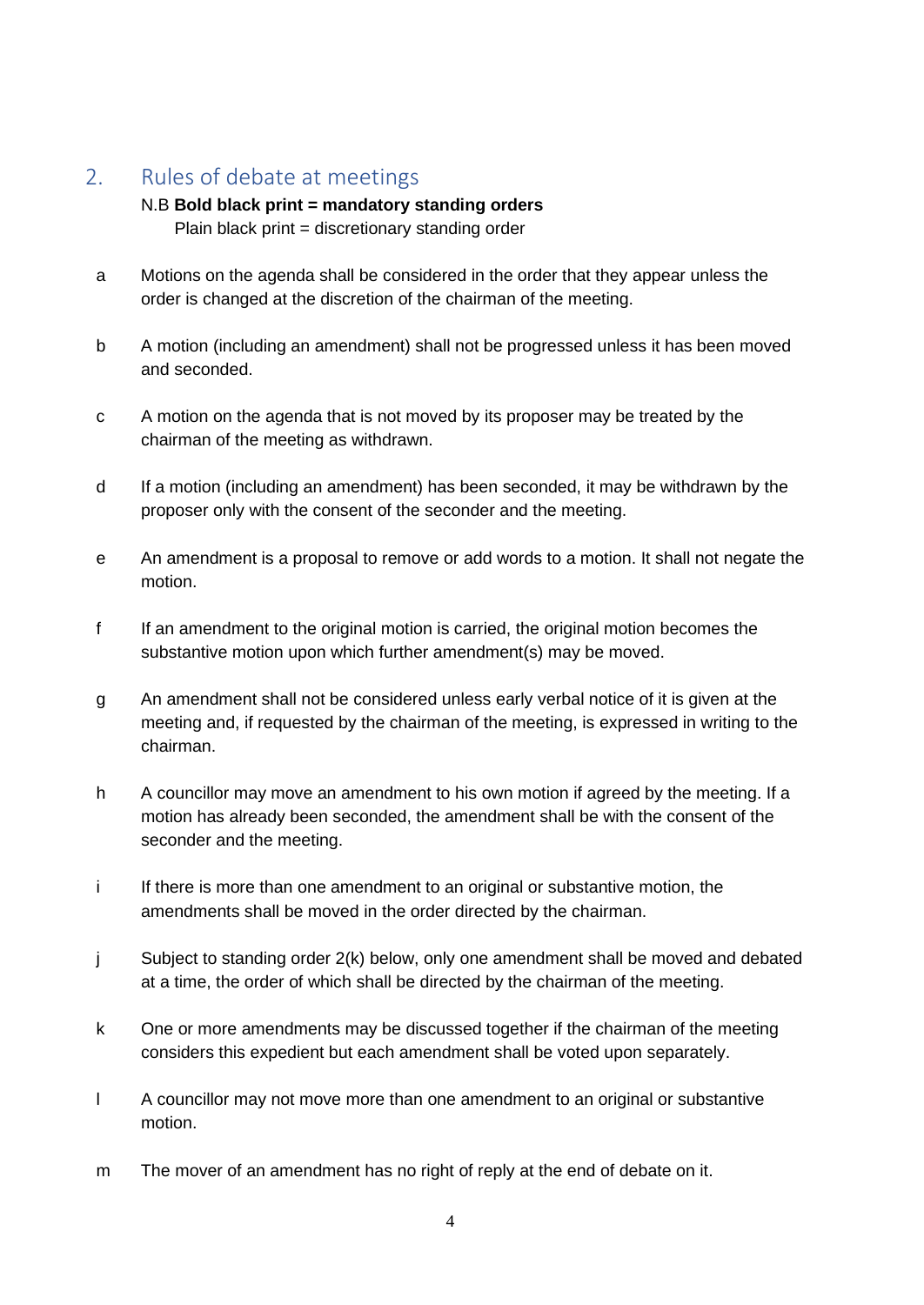- n Where a series of amendments to an original motion are carried, the mover of the original motion shall have a right of reply either at the end of debate of the first amendment or at the very end of debate on the final substantive motion immediately before it is put to the vote.
- o Unless permitted by the chairman of the meeting, a councillor may speak once in the debate on a motion except:
	- i. to speak on an amendment moved by another councillor;
	- ii. to move or speak on another amendment if the motion has been amended since he last spoke;
	- iii. to make a point of order;
	- iv. to give a personal explanation; or
	- v. in exercise of a right of reply.
- p During the debate of a motion, a councillor may interrupt only on a point of order or a personal explanation and the councillor who was interrupted shall stop speaking. A councillor raising a point of order shall identify the standing order which he considers has been breached or specify the other irregularity in the proceedings of the meeting he is concerned by.
- q A point of order shall be decided by the chairman of the meeting and his decision shall be final.
- r When a motion is under debate, no other motion shall be moved except:
	- i. to amend the motion;
	- ii. to proceed to the next business;
	- iii. to adjourn the debate;
	- iv. to put the motion to a vote;
	- v. to ask a person to be no longer heard or to leave the meeting;
	- vi. to refer a motion to a committee or sub-committee for consideration;
	- vii. to exclude the public and press;
	- viii. to adjourn the meeting; or
	- ix. to suspend particular standing order(s) excepting those which reflect mandatory statutory requirements.
- s Before an original or substantive motion is put to the vote, the chairman of the meeting shall be satisfied that the motion has been sufficiently debated and that the mover of the motion under debate has exercised or waived his right of reply.
- t Excluding motions moved understanding order 2(r) above, the contributions or speeches by a councillor shall relate only to the motion under discussion and shall not exceed three minutes without the consent of the chairman of the meeting.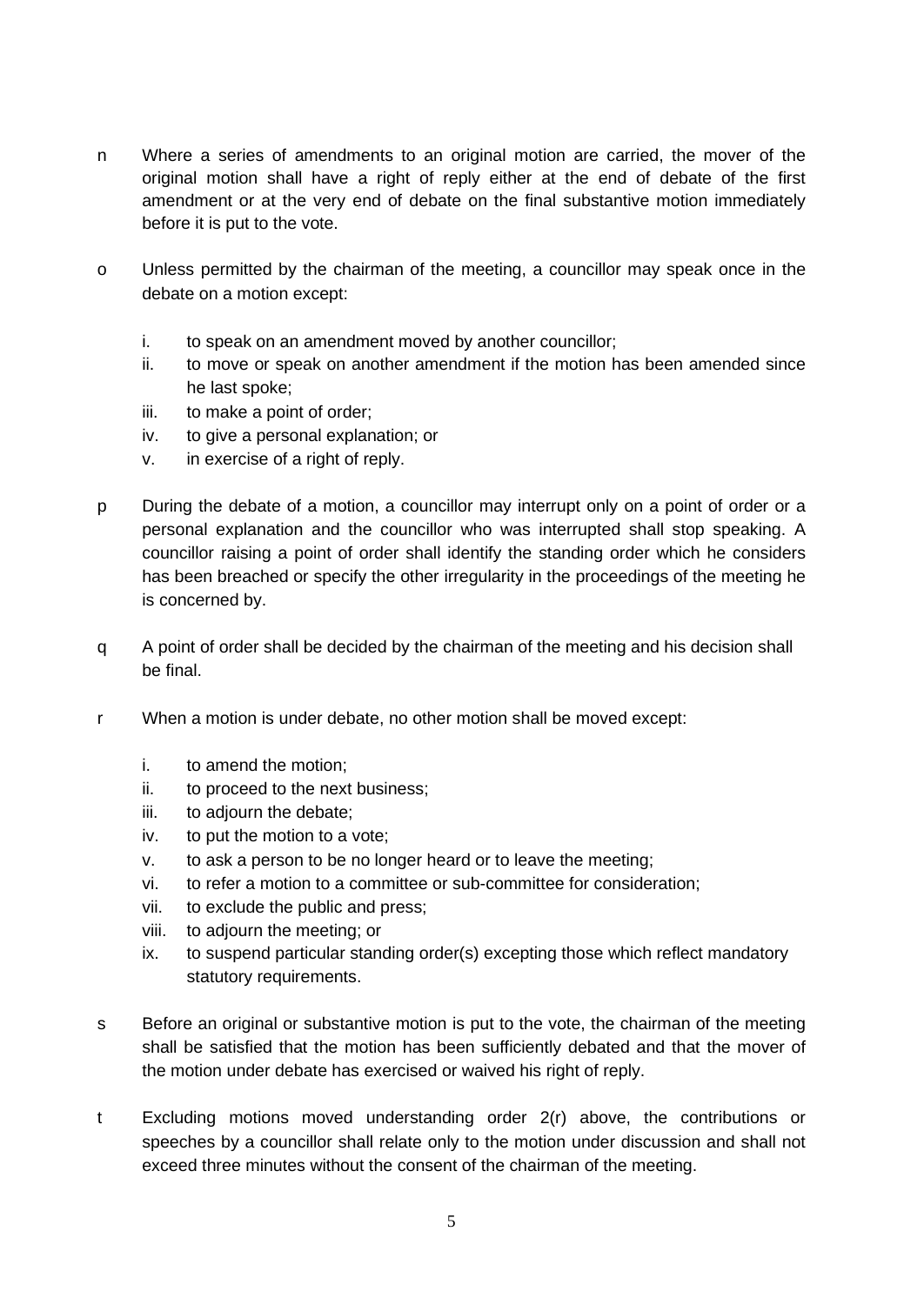## <span id="page-5-0"></span>3. Disorderly conduct at meetings

- a No person shall obstruct the transaction of business at a meeting or behave offensively or improperly. If this standing order is ignored, the chairman of the meeting shall request such person(s) to moderate or improve their conduct.
- b If person(s) disregard the request of the chairman of the meeting to moderate or improve their conduct, any councillor or the chairman of the meeting may move that the person be no longer heard or excluded from the meeting. The motion, if seconded, shall be put to the vote without discussion.
- c If a resolution made under standing order 3(b) above is ignored, the chairman of the meeting may take further reasonable steps to restore order or to progress the meeting. This may include temporarily suspending or closing the meeting.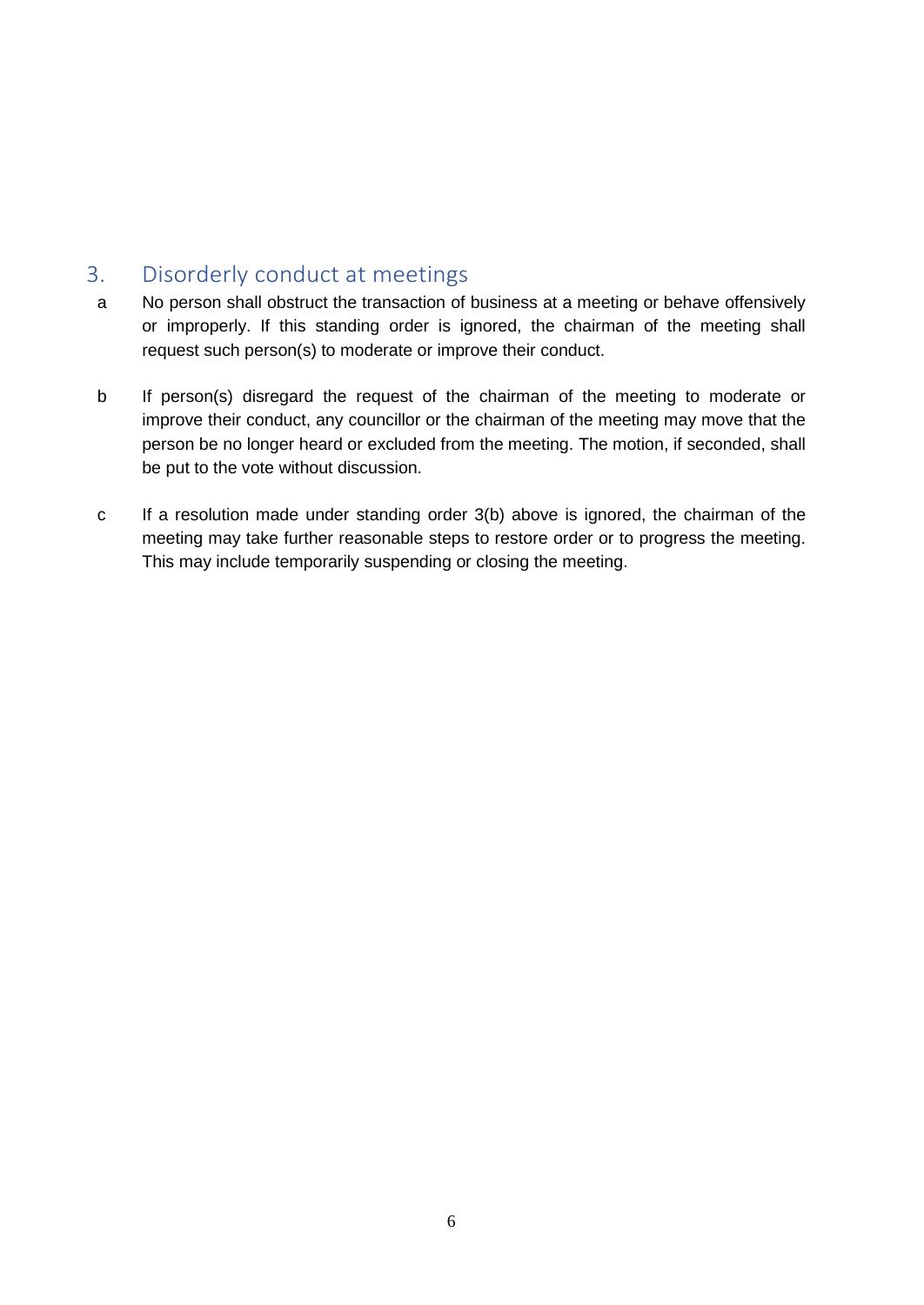#### <span id="page-6-0"></span>4. Meetings generally

Key:

 $CM/$ FC

- FC Full Council meetings CM Committee meetings
- SCM Sub-committee meetings

#### **Bold black print = mandatory standing order**

Black print = discretionary standing order

a **Meetings shall not take place in premises which at the time of the meeting** FC **are used for the supply of alcohol, unless no other premises are available** 

**free of charge or at a reasonable cost.**

- b **The minimum three clear days for notice of a meeting does not include the** FC **day on which notice was issued, the day of the meeting, a Sunday, a day of the Christmas break, a day of the Easter break or of a bank holiday or a day appointed for public thanksgiving or mourning.**
- c **The minimum three clear days' public notice of a meeting does not include** CM **the day on which the notice was issued or the day of the meeting.** 
	- d **Meetings shall be open to the public unless their presence is prejudicial to the public interest by reason of the confidential nature of the business to be transacted or for other special reasons. The public's exclusion from part or all of a meeting shall be by a resolution which shall give reasons for the public's exclusion.**

(in line with the Government's 'Open and Accountable Local Government guide' (2014), examples of confidential information include discussing the conduct of employees, negotiations of contracts or terms of tender, or the early stages of a legal dispute)

- e Members of the public may make representations, answer questions and give evidence at a meeting which they are entitled to attend in respect of the business on the agenda.
- f The period of time designated for public participation at a meeting in accordance with standing order 4(e) above shall not exceed fifteen minutes unless directed by the chairman of the meeting. A public participation session is held each month prior to the start of the Council Meeting.
- g Subject to standing order 4(f) above, a member of the public shall not speak for more than 15 minutes.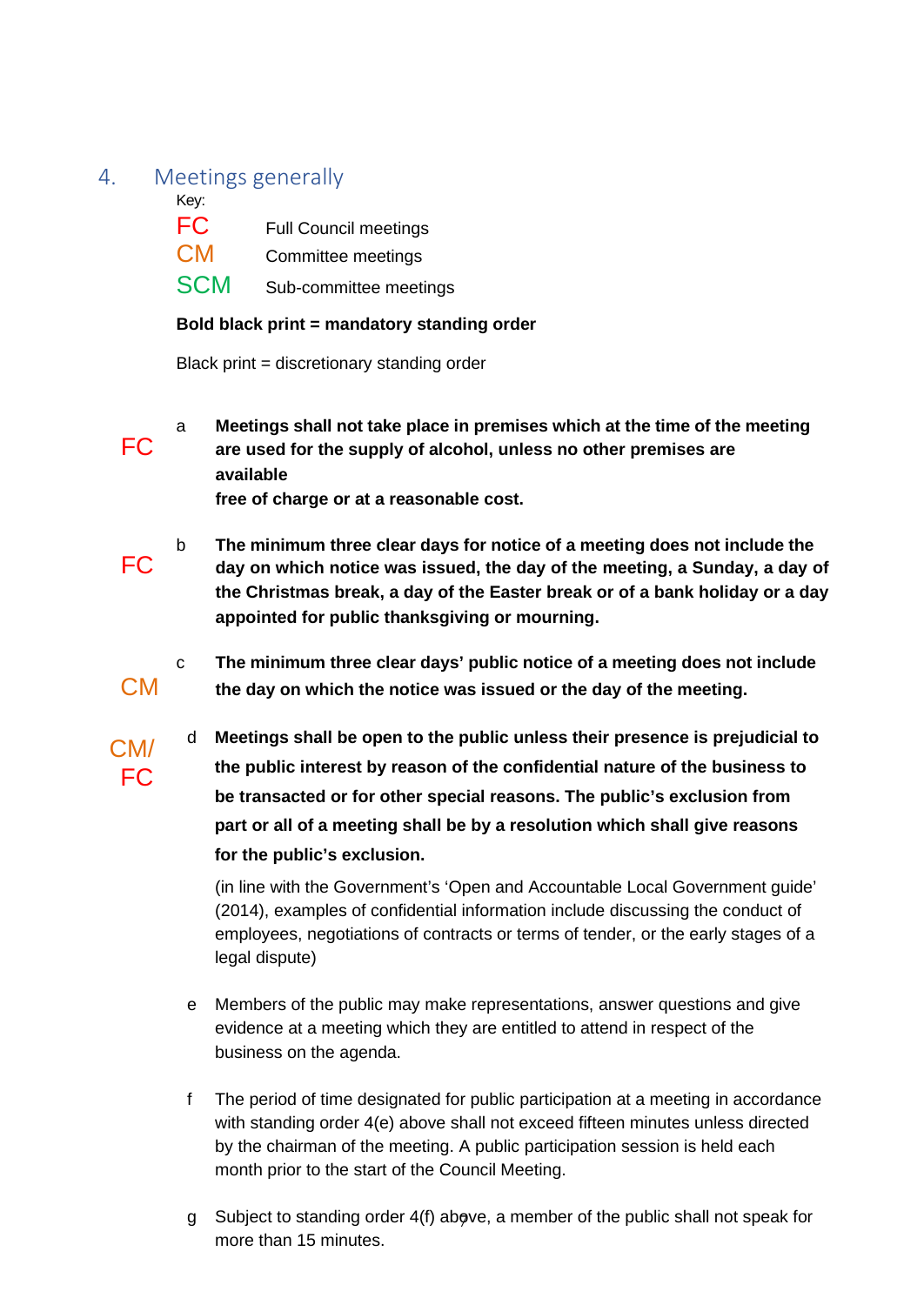- h In accordance with standing order 4(e) above, a question shall not require a response at the meeting nor start a debate on the question. The chairman of the meeting may direct that a written or oral response be given.
- i A person shall raise his hand when requesting to speak and may sit or stand when speaking.
- j A person who speaks at a meeting shall direct his comments to the chairman of the meeting.
- k Only one person is permitted to speak at a time. If more than one person wants to speak, the chairman of the meeting shall direct the order of speaking.
- l (i) In line with the Government's 'Open and Accountable Local Government guide' (2014) and s40 of the Local Audit and Accountability Act 2014 members of the public may film, photograph, make sound recordings or use social media to report the proceedings of any Council meeting at which they are entitled to be present.

(ii) persons **may not orally report or comment** about a meeting as it takes place if he (she) is present at the meeting.

- m **The press shall be provided with reasonable facilities for the taking of their report of all or part of a meeting at which they are entitled to be present**.
- n **Subject to standing orders which indicate otherwise, anything authorised** FC **or required to be done by, to or before the Chairman of the Council may in his absence be done by, to or before the Vice-Chairman of the Council (if any).**
- o **The Chairman, if present, shall preside at a meeting. If the Chairman is** FC **absent from a meeting, the Vice-Chairman, if present, shall preside. If both the Chairman and the Vice-Chairman are absent from a meeting, a councillor as chosen by the councillors present at the meeting shall preside at the meeting.**

SCM/ CM/FC

SCM/

CM/FC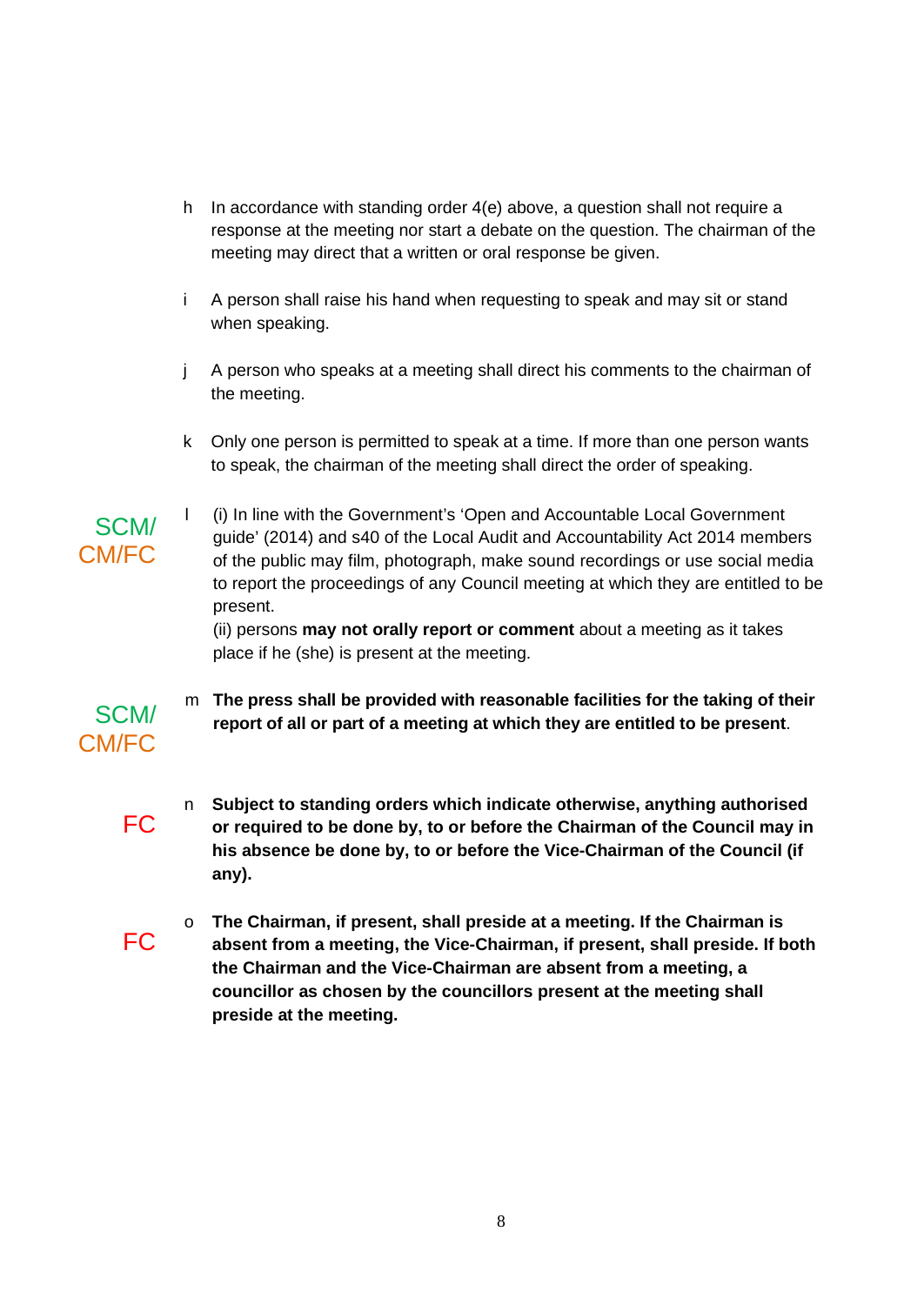- p **Subject to a meeting being quorate, all questions at a meeting shall be decided by a majority of the councillors or councillors with voting rights present and voting.**
- q **The chairman of a meeting may give an original vote on any matter put to the vote, and in the case of an equality of votes may exercise his casting vote whether or not he gave an original vote.**

*See standing orders 5(i) and (j) below for the different rules that apply in the election of the Chairman of the Council at the annual meeting of the council.* 

- r **Unless standing orders provide otherwise, voting on a question shall be by a show of hands. At the request of a councillor, the voting on any question shall be recorded so as to show whether each councillor present and voting gave his vote for or against that question.** Such a request shall be made before moving on to the next item of business on the agenda.
- s The minutes of a meeting shall include an accurate record of the following:
	- i. the time and place of the meeting;
	- ii. the names of councillors present and absent;
	- iii. interests that have been declared by councillors and non-councillors with voting rights;
	- iv. whether a councillor or non-councillor with voting rights left the meeting when matters that they held interests in were being considered;
	- v. if there was a public participation session; and
	- vi. the resolutions made.
- SCM/ CM/FC

SCM/

- t **A councillor or a non-councillor with voting rights who has a disclosable pecuniary interest or another interest as set out in the council's code of conduct in a matter being considered at a meeting is subject to statutory limitations or restrictions under the code on his right to participate and vote on that matter.**
- SCM/ CM/FC u **No business may be transacted at a meeting unless at least one-third of the whole number of members of the council are present and in no case shall the quorum of a meeting be less than three.** *See standing order 5d(viii) below for the quorum of a committee or*

*subcommittee meeting.* 

CM/FC v If a meeting is or becomes inquorate no business shall be transacted and **the meeting shall be closed. The business on the agenda for the meeting shall be adjourned to another meeting.**

## SCM/ CM/FC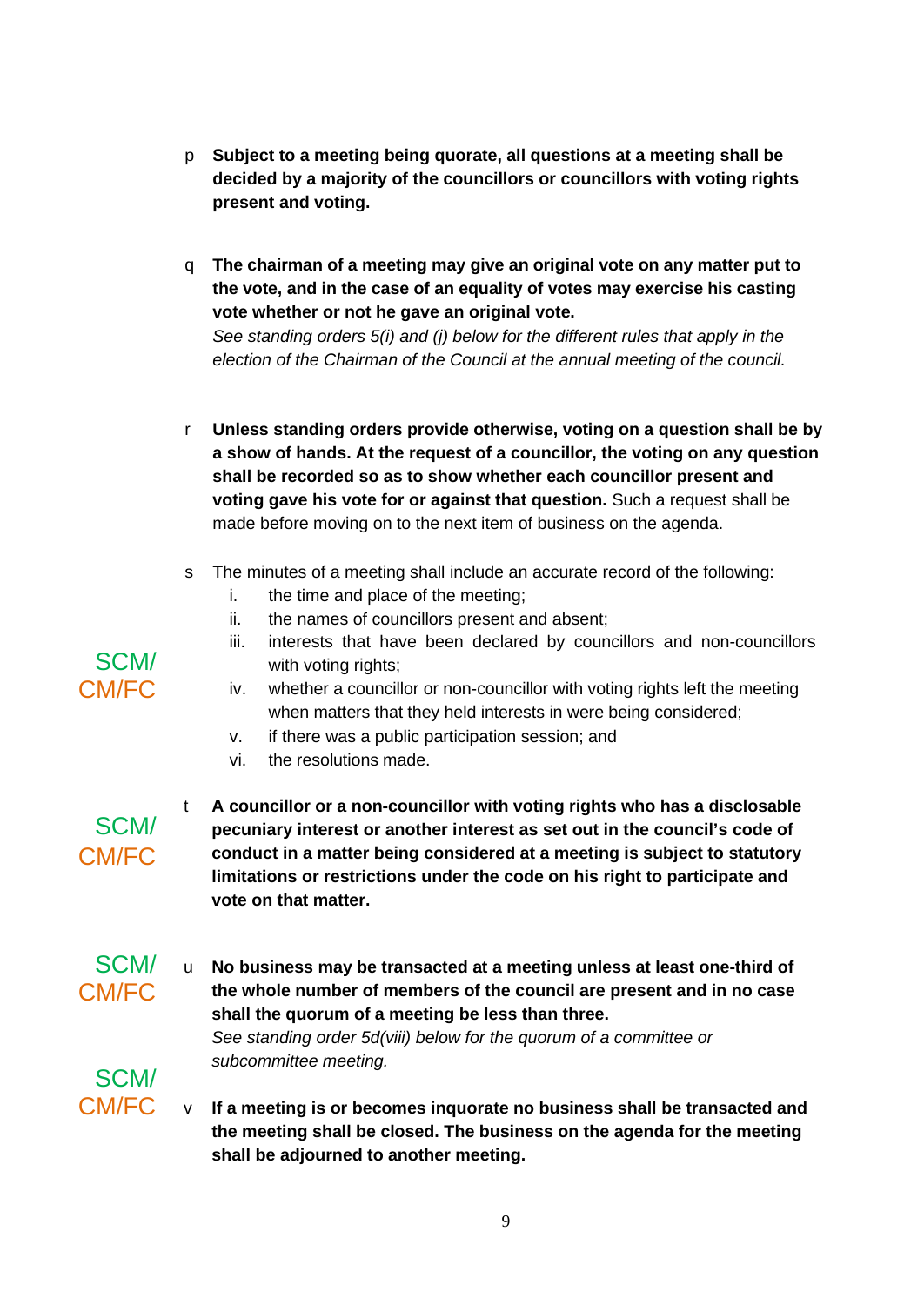w A meeting shall not exceed a period of  $2\frac{1}{2}$  hours (e.g. commencing at 6.30pm closing no later than 9.00pm).

#### <span id="page-9-0"></span>5. Committees and sub-committees

- a **Unless the council determines otherwise, a committee may appoint a subcommittee whose terms of reference and members shall be determined by the committee.**
- b **The members of a committee may include non-councillors unless it is a committee which regulates and controls the finances of the council.**
- c **Unless the council determines otherwise, all the members of an advisory committee and a sub-committee of the advisory committee may be non-councillors.**
- d The council may appoint standing committees or other committees as may be necessary, and:
	- i. shall determine their terms of reference;
	- ii. shall determine the number and time of the ordinary meetings of a standing committee up until the date of the next annual meeting of full council;
	- iii. shall permit a committee, other than in respect of the ordinary meetings of a committee, to determine the number and time of its meetings;
	- iv. shall, subject to standing orders 5(b) and (c) above, appoint and determine the terms of office of members of such a committee;
	- v. shall, after it has appointed the members of a standing committee, appoint the chairman of the standing committee;
	- vi. shall permit a committee other than a standing committee, to appoint its own chairman at the first meeting of the committee;
	- vii. shall determine the place, notice requirements and quorum for a meeting of a committee and a sub-committee which shall be no less than three;
	- viii. shall determine if the public may participate at a meeting of a committee;
	- ix. shall determine if the public and press are permitted to attend the meetings of a sub-committee and also the advance public notice requirements, if any, required for the meetings of a sub-committee;
	- x. shall determine if the public may participate at a meeting of a subcommittee that they are permitted to attend; and
	- xi. may dissolve a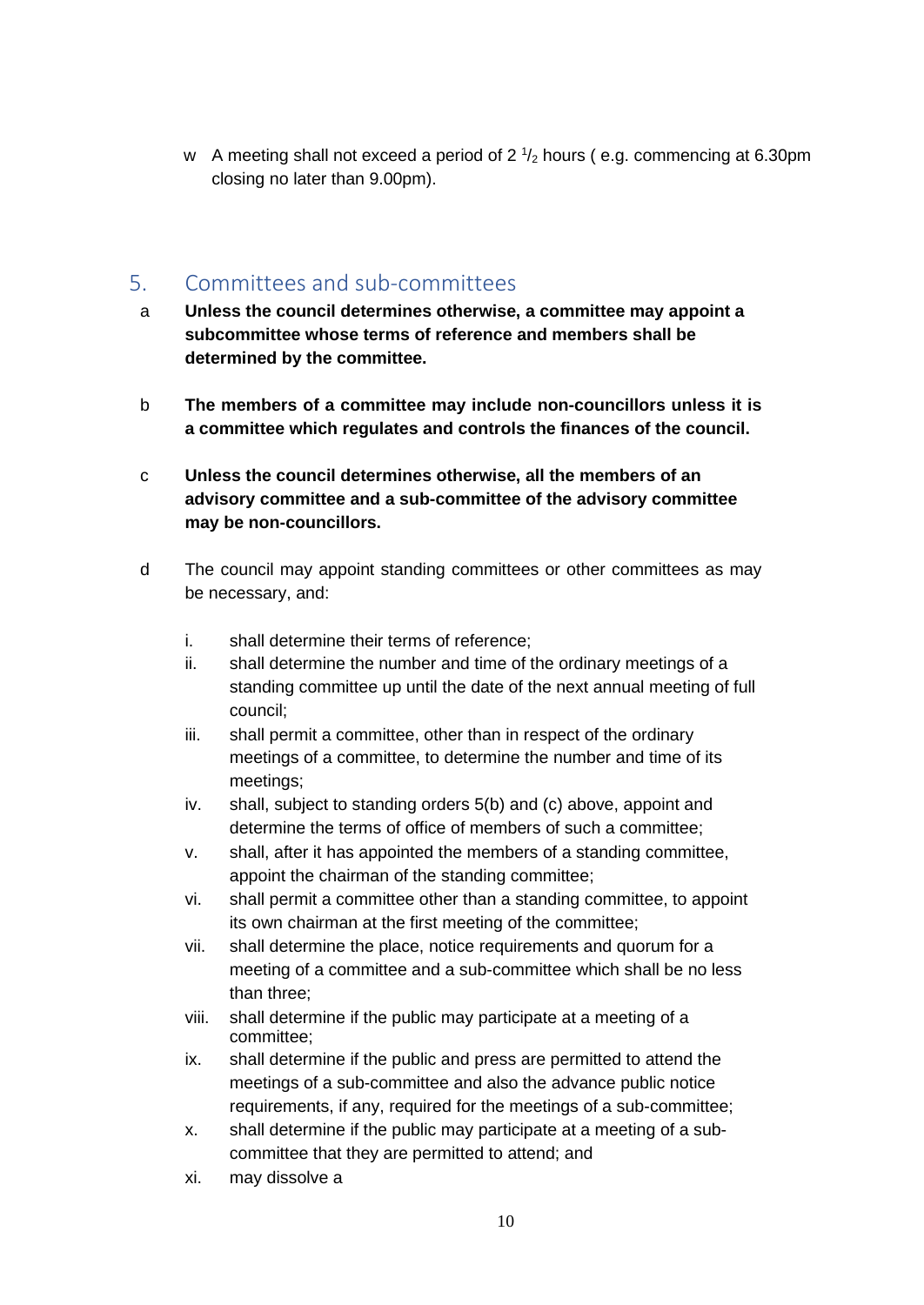## <span id="page-10-0"></span>6. Ordinary council meetings

- **a In an election year, the annual meeting of the council shall be held on or within 14 days following the day on which the new councillors elected take office.**
- **b In a year which is not an election year, the annual meeting of a council shall be held on such day in May as the council may direct.**
- c **The annual meeting of the council shall take place at 6.30pm.**
- d **In addition to the annual meeting of the council, at least three other ordinary meetings shall be held in each year on such dates and times as the council directs.**
- **e The first business conducted at the annual meeting of the council shall be the election of the Chairman and Vice-Chairman (if any) of the Council.**
- **f The Chairman of the Council, unless he has resigned or becomes disqualified, shall continue in office and preside at the annual meeting until his successor is elected at the next annual meeting of the council.**
- **g The Vice-Chairman of the Council, if any, unless he resigns or becomes disqualified, shall hold office until immediately after the election of the Chairman of the Council at the next annual meeting of the council.**
- **h In an election year, if the current Chairman of the Council has not been re-elected as a member of the council, he shall preside at the meeting until a successor Chairman of the Council has been elected. The current Chairman of the Council shall not have an original vote in respect of the election of the new Chairman of the Council but must give a casting vote in the case of an equality of votes.**
- **i In an election year, if the current Chairman of the Council has been re-elected as a member of the council, he shall preside at the meeting until a new Chairman of the Council has been elected. He may exercise an original vote in respect of the election of the new Chairman of the Council and must give a casting vote in the case of an equality of votes.**
- j Following the election of the Chairman of the Council and Vice-Chairman (if any) of the Council at the annual meeting of the council, the business of the annual meeting shall include:
	- i. **In an election year, delivery by the Chairman of the Council and councillors of their acceptance of office forms unless the council resolves for this to be done at a later date**. **In a year which is not an election year, delivery by the Chairman of the Council of his acceptance of office form unless the council resolves for this to be done at a later date;**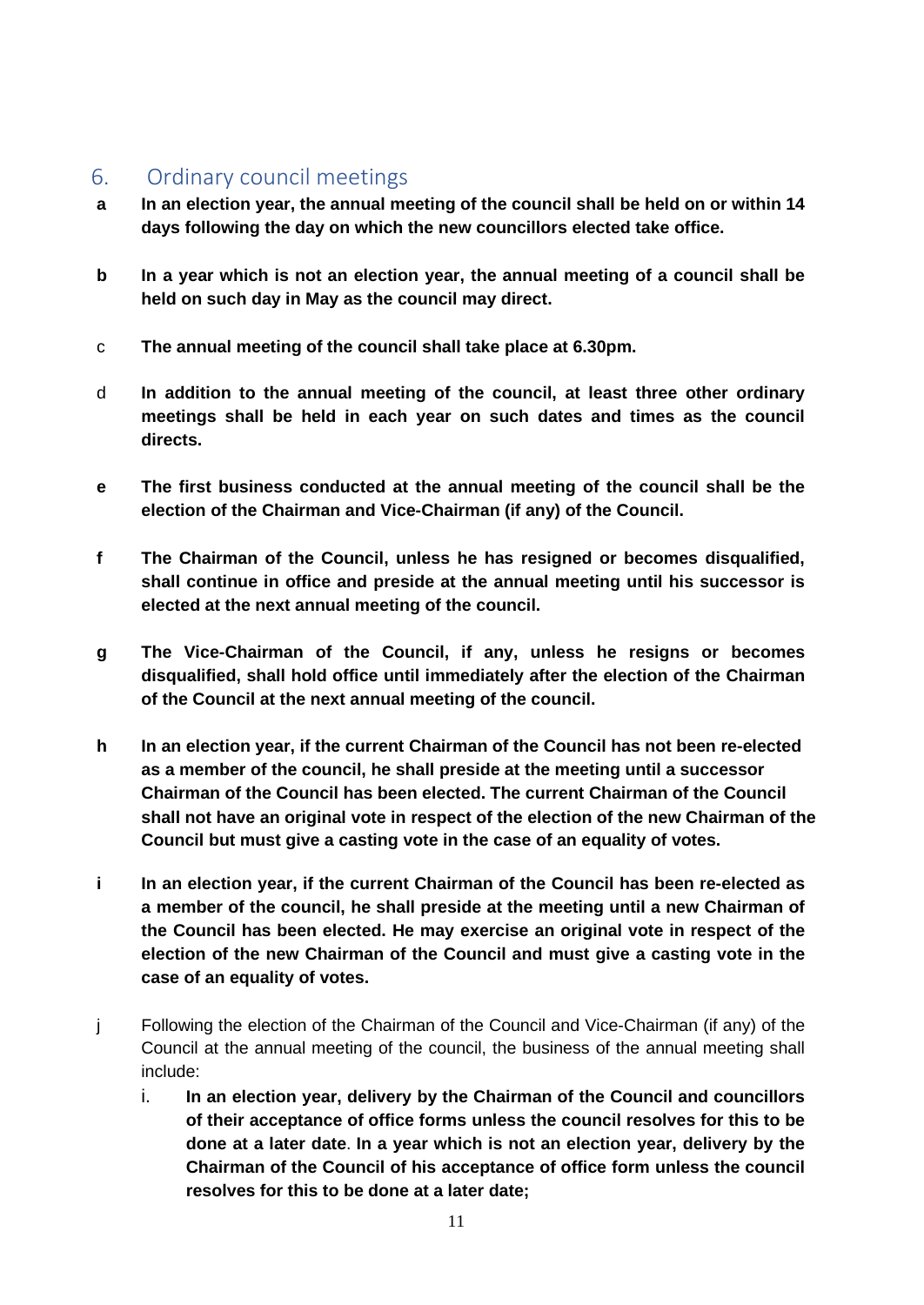- ii. Confirmation of the accuracy of the minutes of the last meeting of the council;
- iii. Receipt of the minutes of the last meeting of a committee;
- iv. Consideration of the recommendations made by a committee;
- v. Review of delegation arrangements to committees, sub-committees, staff and other local authorities;
- vi. Review of the terms of reference for committees;
- vii. Appointment of members to existing committees;
- viii. Appointment of any new committees in accordance with standing order 4 above;
- ix. Review and adoption of appropriate standing orders and financial regulations;
- x. Review of arrangements, including any charters and agency agreements, with other local authorities and review of contributions made to expenditure incurred by other local authorities;
- xi. Review of representation on or work with external bodies and arrangements for reporting back;
- xii. In an election year, to make arrangements with a view to the council becoming eligible to exercise the general power of competence in the future;
- xiii. Review of inventory of land and assets including buildings and office equipment;
- xiv. Confirmation of arrangements for insurance cover in respect of all insured risks;
- xv. Review of the council's and/or staff subscriptions to other bodies;
- xvi. Review of the council's complaints procedure;
- xvii. Review of the council's procedures for handling requests made under the Freedom of Information Act 2000 and the Data Protection Act 1998;
- xviii. Review of the council's policy for dealing with the press/media; and
- xix. Determining the time and place of ordinary meetings of the full council up to and including the next annual meeting of full council.

# <span id="page-11-0"></span>7. Extraordinary meetings of the council and committees and subcommittees

- **a The Chairman of the Council may convene an extraordinary meeting of the council at any time.**
- b **If the Chairman of the Council does not or refuses to call an extraordinary meeting of the council within seven days of having been requested in writing to do so by two councillors, any two councillors may convene an extraordinary meeting of the council. The public notice giving the time, place and agenda for such a meeting must be signed by the two councillors.**
- c The chairman of a committee [or a sub-committee] may convene an extraordinary meeting of the committee [or the sub-committee] at any time.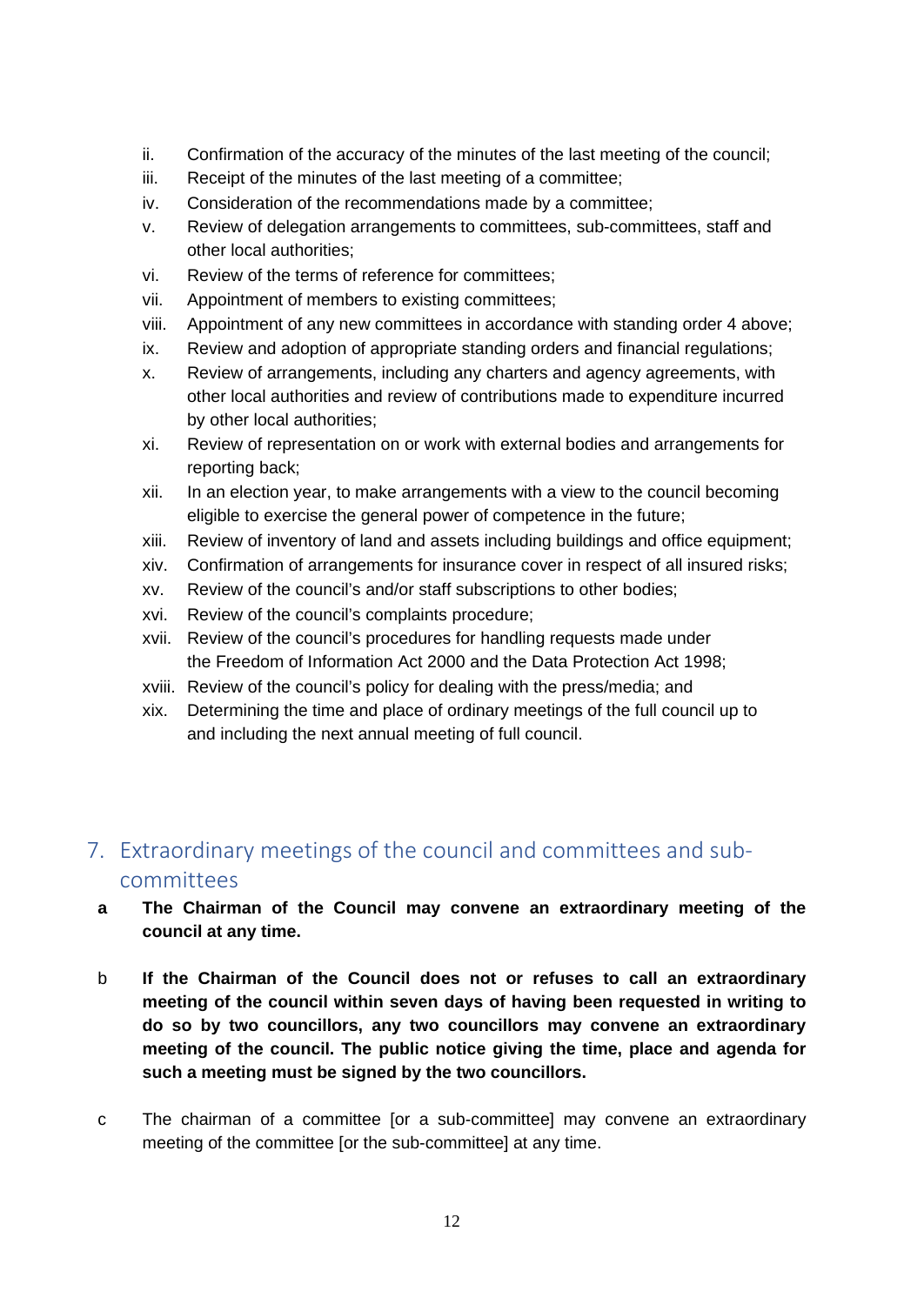d If the chairman of a committee [or a sub-committee] does not or refuses to call an extraordinary meeting within 7 days of having been requested by to do so by 2 members of the committee [or the sub-committee], any 2 members of the committee [and the subcommittee] may convene an extraordinary meeting of a committee [and a subcommittee].

#### <span id="page-12-0"></span>8. Previous resolutions

- a A resolution shall not be reversed within six months except either by a special motion, which requires written notice by at least 2 councillors to be given to the Proper Officer in accordance with standing order 9 below, or by a motion moved in pursuance of the recommendation of a committee or a sub-committee.
- b When a motion moved pursuant to standing order 8(a) above has been disposed of, no similar motion may be moved within a further six months.

#### <span id="page-12-1"></span>9. Voting on appointments

a Where more than two persons have been nominated for a position to be filled by the council and none of those persons has received an absolute majority of votes in their favour, the name of the person having the least number of votes shall be struck off the list and a fresh vote taken. This process shall continue until a majority of votes is given in favour of one person. A tie in votes may be settled by the casting vote exerciseable by the chairman of the meeting.

# <span id="page-12-2"></span>10. Motions for a meeting that require written notice to be given to the Proper Officer

- a A motion shall relate to the responsibilities of the meeting which it is tabled for and in any event shall relate to the performance of the council's statutory functions, powers and obligations or an issue which specifically affects the council's area or its residents.
- b No motion may be moved at a meeting unless it is on the agenda and the mover has given written notice of its wording to the Proper Officer at least 7 clear days before the meeting. Clear days do not include the day of the notice or the day of the meeting.
- c The Proper Officer may, before including a motion on the agenda received in accordance with standing order 10(b) above, correct obvious grammatical or typographical errors in the wording of the motion.
- d If the Proper Officer considers the wording of a motion received in accordance with standing order 10(b) above is not clear in meaning, the motion shall be rejected until the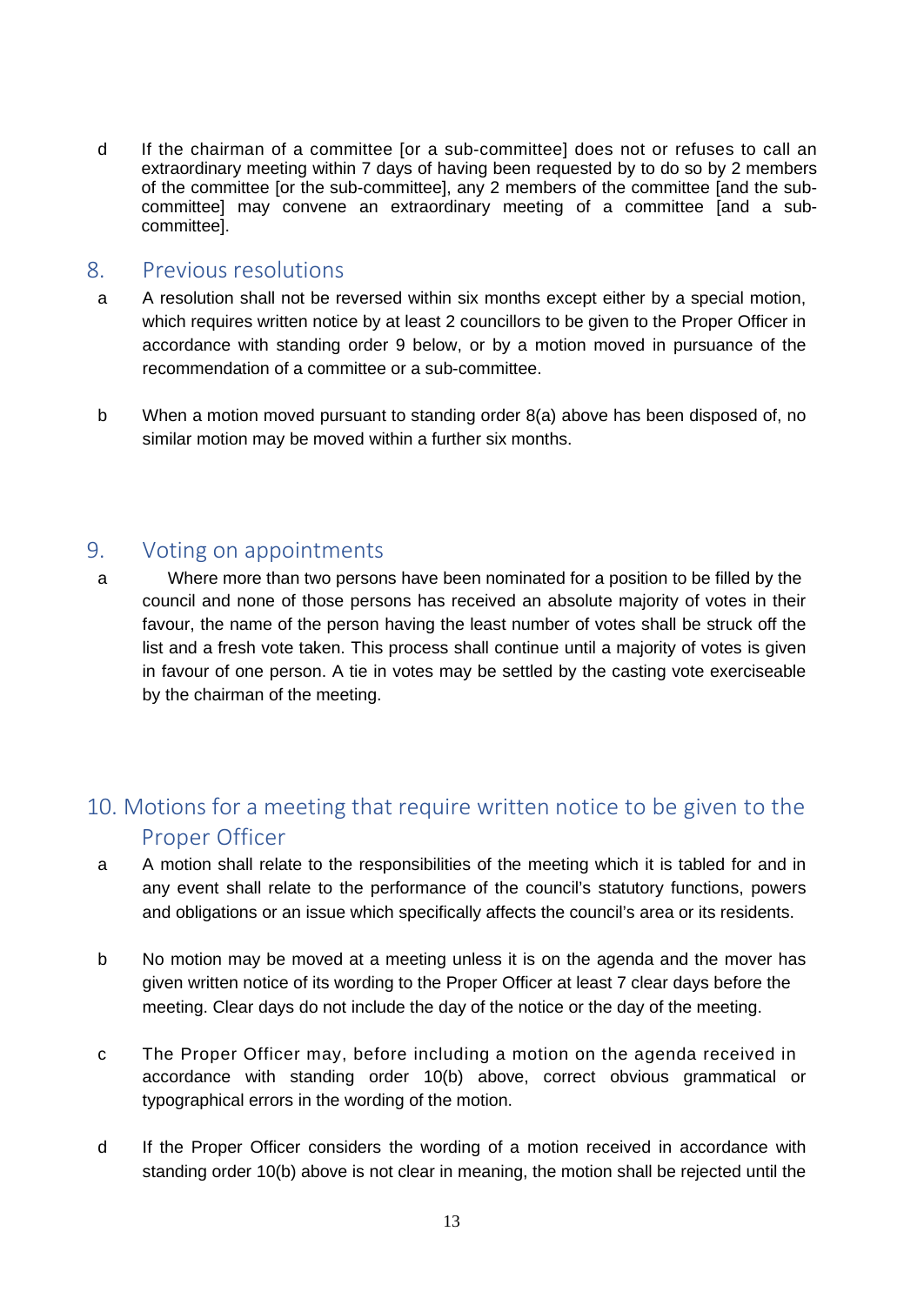mover of the motion resubmits it in writing to the Proper Officer so that it can be understood at least 4 clear days before the meeting.

- e If the wording or subject of a proposed motion is considered improper, the Proper Officer shall consult with the chairman of the forthcoming meeting or, as the case may be, the councillors who have convened the meeting, to consider whether the motion shall be included in the agenda or rejected.
- f Subject to standing order 10(e) above, the decision of the Proper Officer as to whether or not to include the motion on the agenda shall be final.
- g Motions received shall be recorded in a book for that purpose and numbered in the order that they are received.
- h Motions rejected shall be recorded in a book for that purpose with an explanation by the Proper Officer for their rejection.

#### <span id="page-13-0"></span>11. Motions at a meeting that do not require written notice

- a The following motions may be moved at a meeting without written notice to the Proper Officer;
	- i. to correct an inaccuracy in the draft minutes of a meeting;
	- ii. to move to a vote;
	- iii. to defer consideration of a motion;
	- iv. to refer a motion to a particular committee or sub-committee;
	- v. to appoint a person to preside at a meeting;
	- vi. to change the order of business on the agenda;
	- vii. to proceed to the next business on the agenda;
	- viii. to require a written report;
	- ix. to appoint a committee or sub-committee and their members;
	- x. to extend the time limits for speaking;
	- xi. to exclude the press and public from a meeting in respect of confidential or sensitive information which is prejudicial to the public interest;
	- xii. to not hear further from a councillor or a member of the public;
	- xiii. to exclude a councillor or member of the public for disorderly conduct;
	- xiv. to temporarily suspend the meeting;
	- **xv. to suspend a particular standing order (unless it reflects mandatory statutory requirements);**
	- xvi. to adjourn the meeting; or
	- xvii. to close a meeting.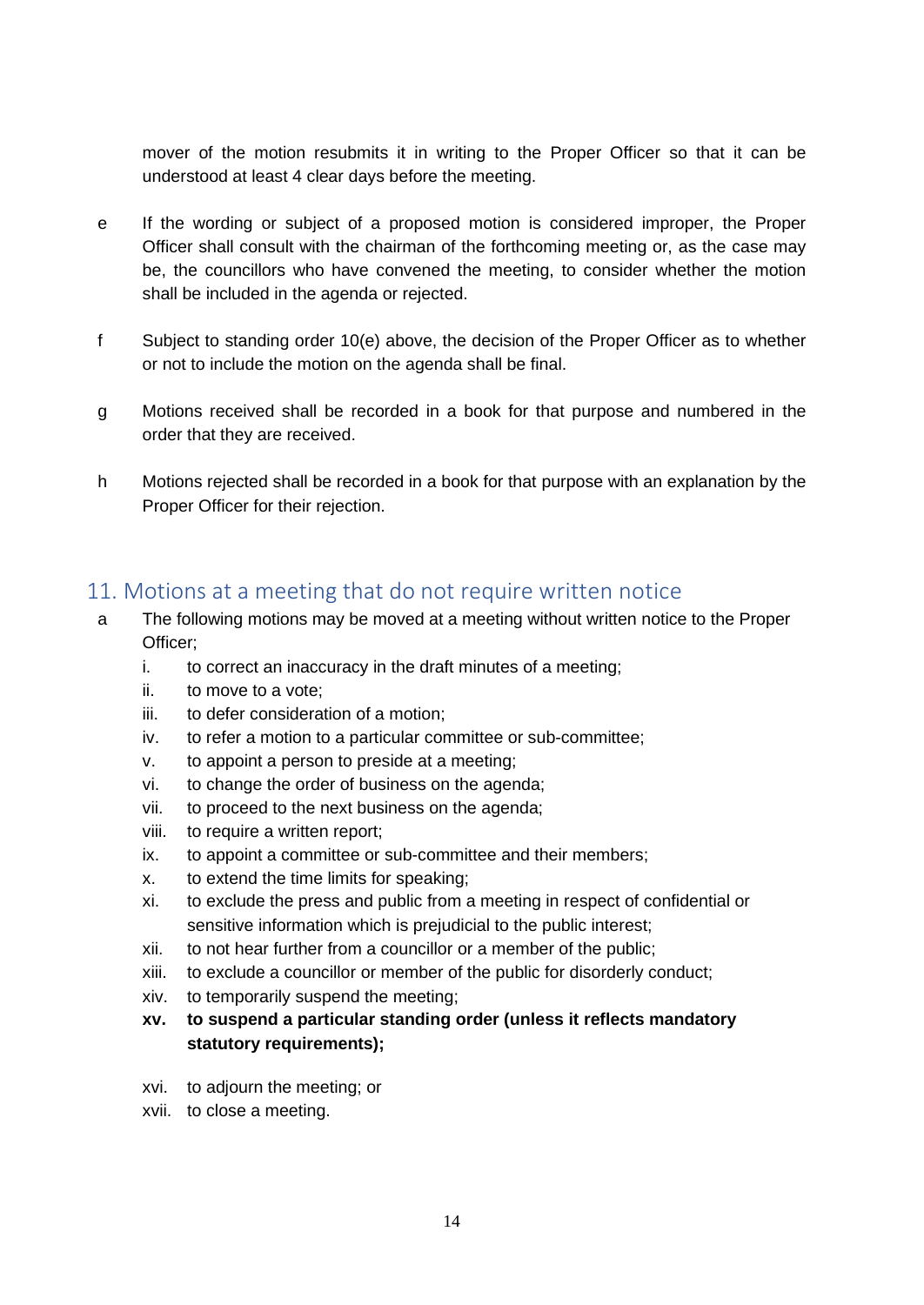## <span id="page-14-0"></span>12. Handling confidential or sensitive information

- a The agenda, papers that support the agenda and the minutes of a meeting shall not disclose or otherwise undermine confidential or sensitive information which for special reasons would not be in the public interest.
- b Councillors and staff shall not disclose confidential or sensitive information which for special reasons would not be in the public interest.

## <span id="page-14-1"></span>13. Draft minutes

- a If the draft minutes of a preceding meeting have been served on councillors with the agenda to attend the meeting at which they are due to be approved for accuracy, they shall be taken as read.
- b There shall be no discussion about the draft minutes of a preceding meeting except in relation to their accuracy. A motion to correct an inaccuracy in the draft minutes shall be moved in accordance with standing order 11(a)(i) above.
- c The accuracy of draft minutes, including any amendment(s) made to them, shall be confirmed by resolution and shall be signed by the chairman of the meeting and stand as an accurate record of the meeting to which the minutes relate.
- d If the chairman of the meeting does not consider the minutes to be an accurate record of the meeting to which they relate, he shall sign the minutes and include a paragraph in the following terms or to the same effect:

"The chairman of this meeting does not believe that the minutes of the meeting of the ( ) held on [date] in respect of ( ) were a correct record but his view was not upheld by the meeting and the minutes are confirmed as an accurate record of the proceedings."

e Upon a resolution which confirms the accuracy of the minutes of a meeting, the draft minutes or recordings of the meeting for which approved minutes exist shall be destroyed.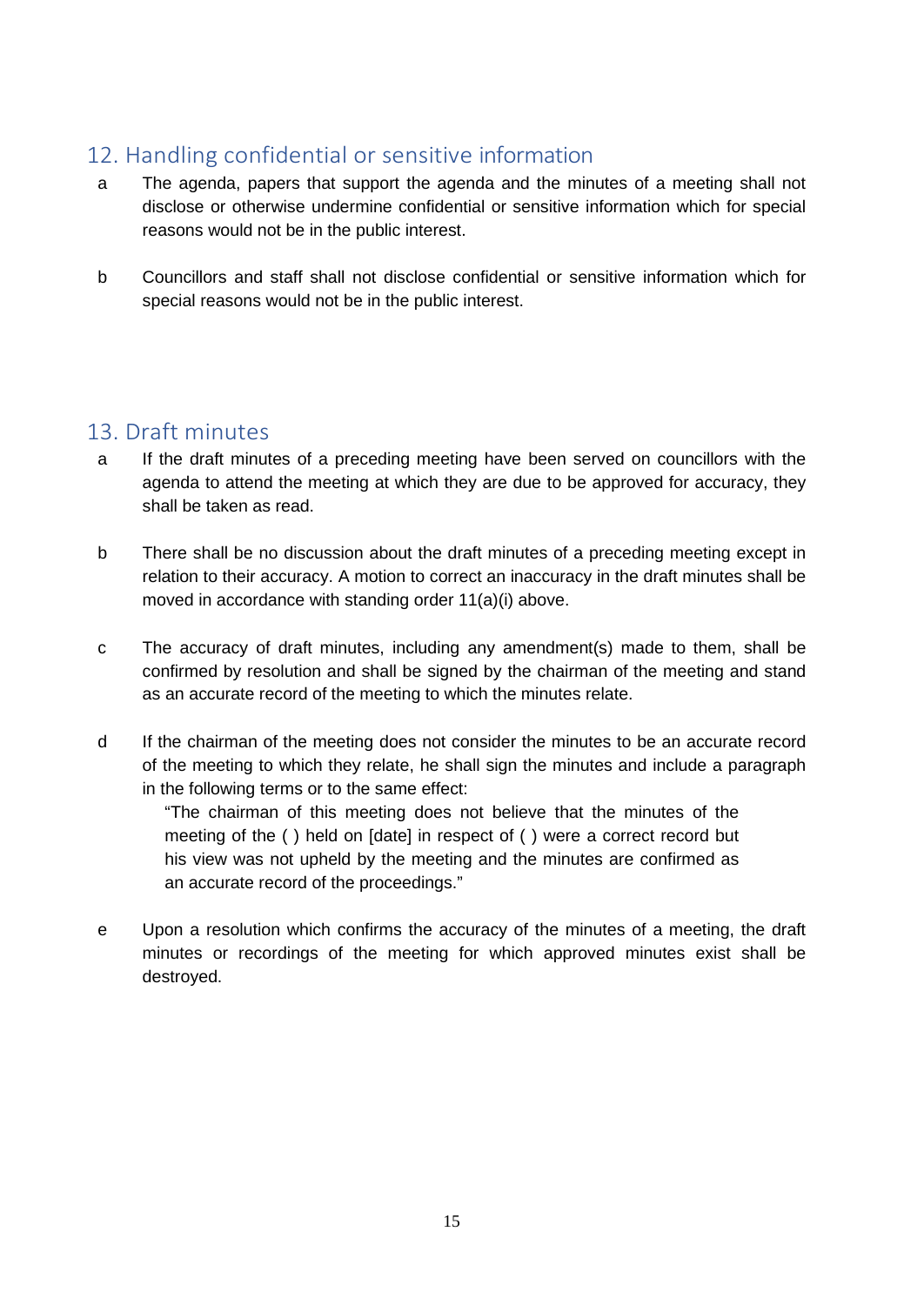## <span id="page-15-0"></span>14. Code of conduct and dispensations

*See also standing order 4(t) above.* 

- **a All councillors and non-councillors with voting rights shall observe the code of conduct adopted by the council.**
- b Unless he has been granted a dispensation, a councillor or non-councillor with voting rights shall withdraw from a meeting when it is considering a matter in which he has a disclosable pecuniary interest. He may return to the meeting after it has considered the matter in which he had the interest.
- c Unless he has been granted a dispensation, a councillor or non-councillor with voting rights shall withdraw from a meeting when it is considering a matter in which he has another interest if so required by the council's code of conduct. He may return to the meeting after it has considered the matter in which he had the interest.
- d **Dispensation requests shall be in writing and submitted to the Proper Officer** as soon as possible before the meeting, or failing that, at the start of the meeting for which the dispensation is required.
- e A decision as to whether to grant a dispensation shall be made by a meeting of the council, or committee or sub-committee for which the dispensation is required and that decision is final.
- f A dispensation request shall confirm:
	- i. the description and the nature of the disclosable pecuniary interest or other interest to which the request for the dispensation relates;
	- ii. whether the dispensation is required to participate at a meeting in a discussion only or a discussion and a vote;
	- iii. the date of the meeting or the period (not exceeding four years) for which the dispensation is sought; and
	- iv. an explanation as to why the dispensation is sought.
- g Subject to standing orders 14(d) and (f) above, dispensations requests shall be considered at the beginning of the meeting of the council, or committee or a subcommittee for which the dispensation is required.

#### **h A dispensation may be granted in accordance with standing order 14(e) above if having regard to all relevant circumstances the following applies:**

**i. without the dispensation the number of persons prohibited from participating in the particular business would be so great a proportion of the meeting transacting the business as to impede the transaction of the business or**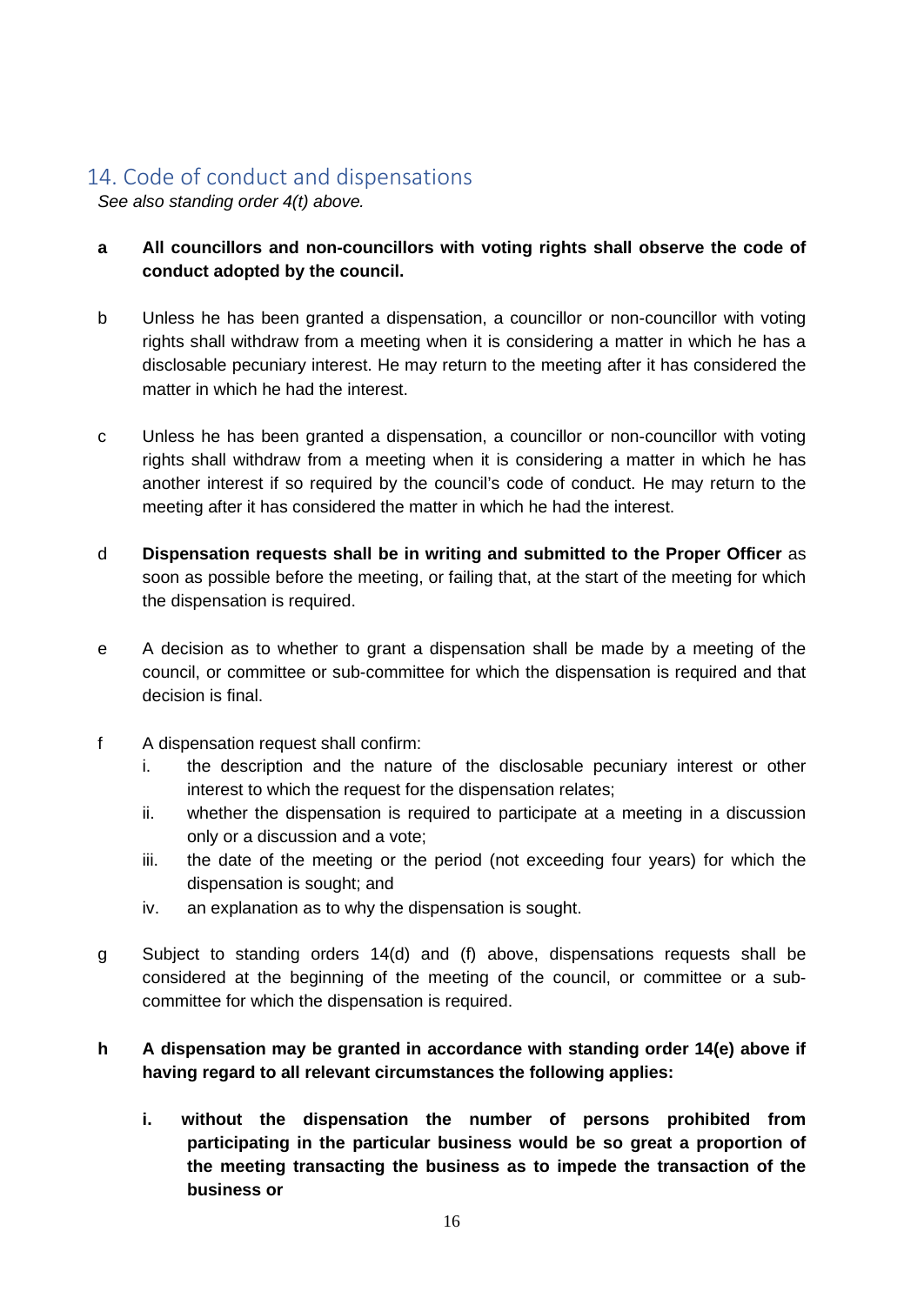- **ii. granting the dispensation is in the interests of persons living in the council's area or**
- **iii. it is otherwise appropriate to grant a dispensation.**

## <span id="page-16-0"></span>15. Code of conduct complaints

- a Upon notification by Durham County Council that it is dealing with a complaint that a councillor or non-councillor with voting rights has breached the council's code of conduct, the Proper Officer shall, subject to standing order 12 above, report this to the council.
- b Where the notification in standing order 15(a) above relates to a complaint made by the Proper Officer, the Proper Officer shall notify the Chairman of Council of this fact, and the Chairman shall nominate another staff member to assume the duties of the Proper Officer in relation to the complaint until it has been determined and the council has agreed what action, if any, to take in accordance with standing order 15(d) below.
- c The council may:
	- i. provide information or evidence where such disclosure is necessary to progress an investigation of the complaint or is required by law;
	- ii. seek information relevant to the complaint from the person or body with statutory responsibility for investigation of the matter;
- **d Upon notification by the County Council that a councillor or non-councillor with voting rights has breached the council's code of conduct, the council shall consider what, if any, action to take against him. Such action excludes disqualification or suspension from office.**

#### <span id="page-16-1"></span>16. Proper Officer

- a The Proper Officer shall be either (i) the clerk or (ii) other staff member(s) nominated by the council to undertake the work of the Proper Officer when the Proper Officer is absent.
- b The Proper Officer shall:
	- **i. at least three clear days before a meeting of the council, a committee** and a sub-committee **serve on councillors, by delivery or post at their residences, a signed summons confirming the time, place and the agenda.**  *See standing order 4(b) above for the meaning of clear days for a meeting of a full council and standing order 4 (c) above for a meeting of a committee.*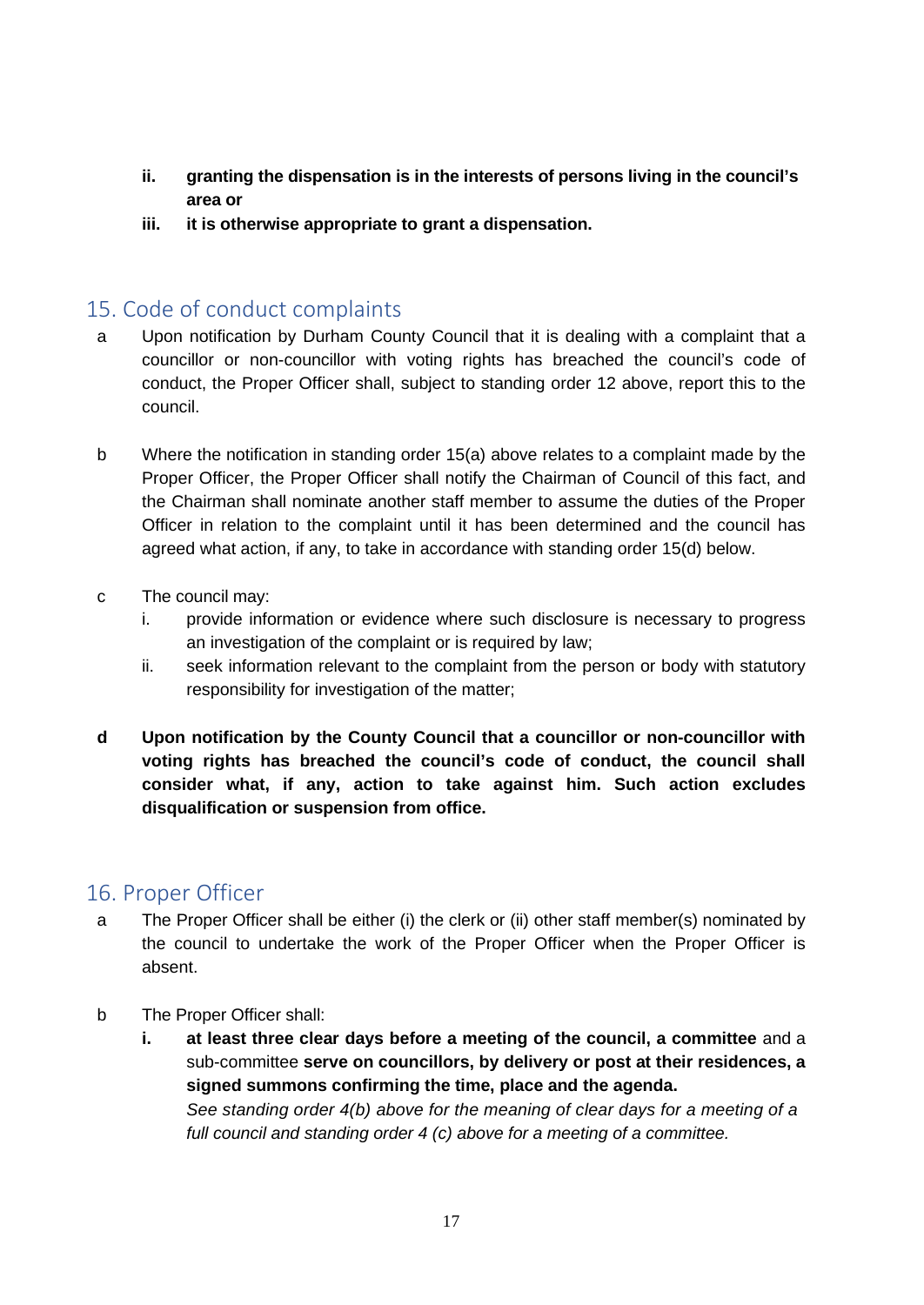- **ii. give public notice of the time, place and agenda at least three clear days before a meeting of the council or a meeting of a committee** or a subcommittee **(provided that the public notice with agenda of an extraordinary meeting of the council convened by councillors is signed by them);**  *See standing order 4(b) above for the meaning of clear days for a meeting of a full council and standing order 4(c) above for a meeting of a committee.*
- iii. subject to standing order 10 above, include on the agenda all motions in the order received unless a councillor has given written notice at least six days before the meeting confirming his withdrawal of it;
- **iv. convene a meeting of full council for the election of a new Chairman of the Council, occasioned by a casual vacancy in his office;**
- v. facilitate inspection of the minute book by local government electors;
- **vi. receive and retain copies of byelaws made by other local authorities;**
- vii. retain acceptance of office forms from councillors;
- viii. retain a copy of every councillor's register of interests;
- ix. assist with responding to requests made under the Freedom of Information Act 2000 and Data Protection Act 1998, in accordance with and subject to the council's policies and procedures relating to the same;
- x. receive and send general correspondence and notices on behalf of the council except where there is a resolution to the contrary;
- xi. manage the organisation, storage of, access to and destruction of information held by the council in paper and electronic form;
- xii. arrange for legal deeds to be executed; *See also standing order 23 below.*
- xiii. arrange or manage the prompt authorisation, approval, and instruction regarding any payments to be made by the council in accordance with the council's financial regulations;
- xiv. record every planning application notified to the council and the council's response to the local planning authority in a book for such purpose;
- xv. refer a planning application received by the council to the next Committee available. Should it be a time of recess then details be sent to Members for immediate comment.
- xvi. manage access to information about the council via the publication scheme.
- xvii. Action or undertake activity or responsibilities instructed by resolution or contained in standing orders.
- xviii. To Act with delegated authority as indicated in the Council's Scheme of Delegation.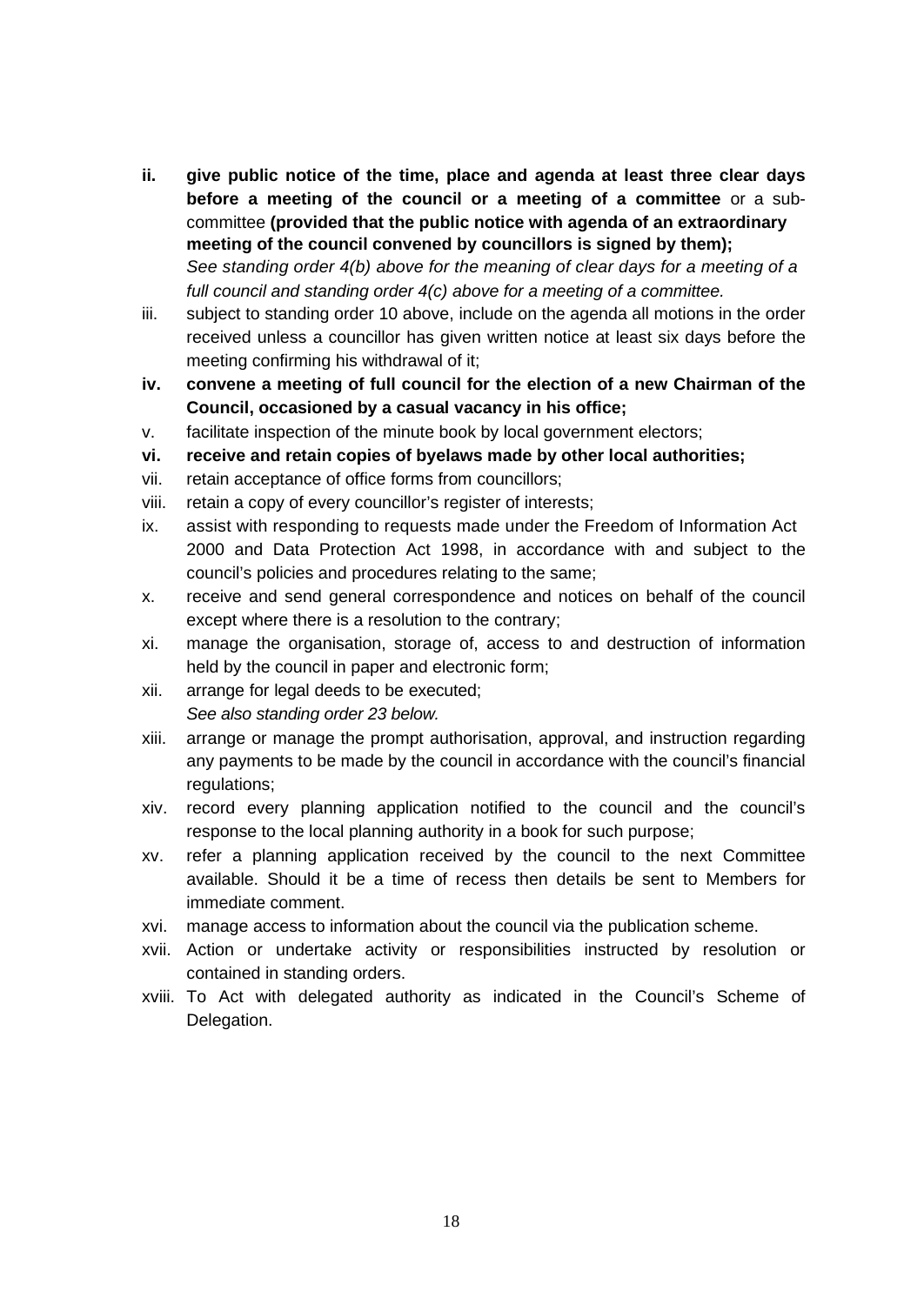# <span id="page-18-0"></span>17. Responsible Financial Officer

a The council shall appoint appropriate staff member(s) to undertake the work of the Responsible Financial Officer when the Responsible Financial Officer is absent.

#### <span id="page-18-1"></span>18. Accounts and accounting statements

- a "Proper practices" in standing orders refer to the most recent version of Governance and Accountability for Local Councils – a Practitioners' Guide (England).
- b All payments by the council shall be authorised, approved and paid in accordance with the law, proper practices and the council's financial regulations.
- c The Responsible Financial Officer shall supply to each councillor as soon as practicable after 30 June, 30 September and 31 December in each year a statement to summarise:
	- i. the council's receipts and payments for each quarter;
	- ii. the council's aggregate receipts and payments for the year to date;
	- iii. the balances held at the end of the quarter being reported

and which includes a comparison with the budget for the financial year and highlights any actual or potential overspends.

- d As soon as possible after the financial year end at 31 March, the Responsible Financial Officer shall provide:
	- i. each councillor with a statement summarising the council's receipts and payments for the last quarter and the year to date for information; and
	- ii. to the full council the accounting statements for the year in the form of Section 1 of the annual return, as required by proper practices, for consideration and approval.
- e The year end accounting statements shall be prepared in accordance with proper practices and applying the form of accounts determined by the council (income and expenditure) for a year to 31 March. A completed draft annual return shall be presented to each councillor before the end of the following month of May. The annual return of the council, which is subject to external audit, including the annual governance statement, shall be presented to council for consideration and formal approval before 30 June.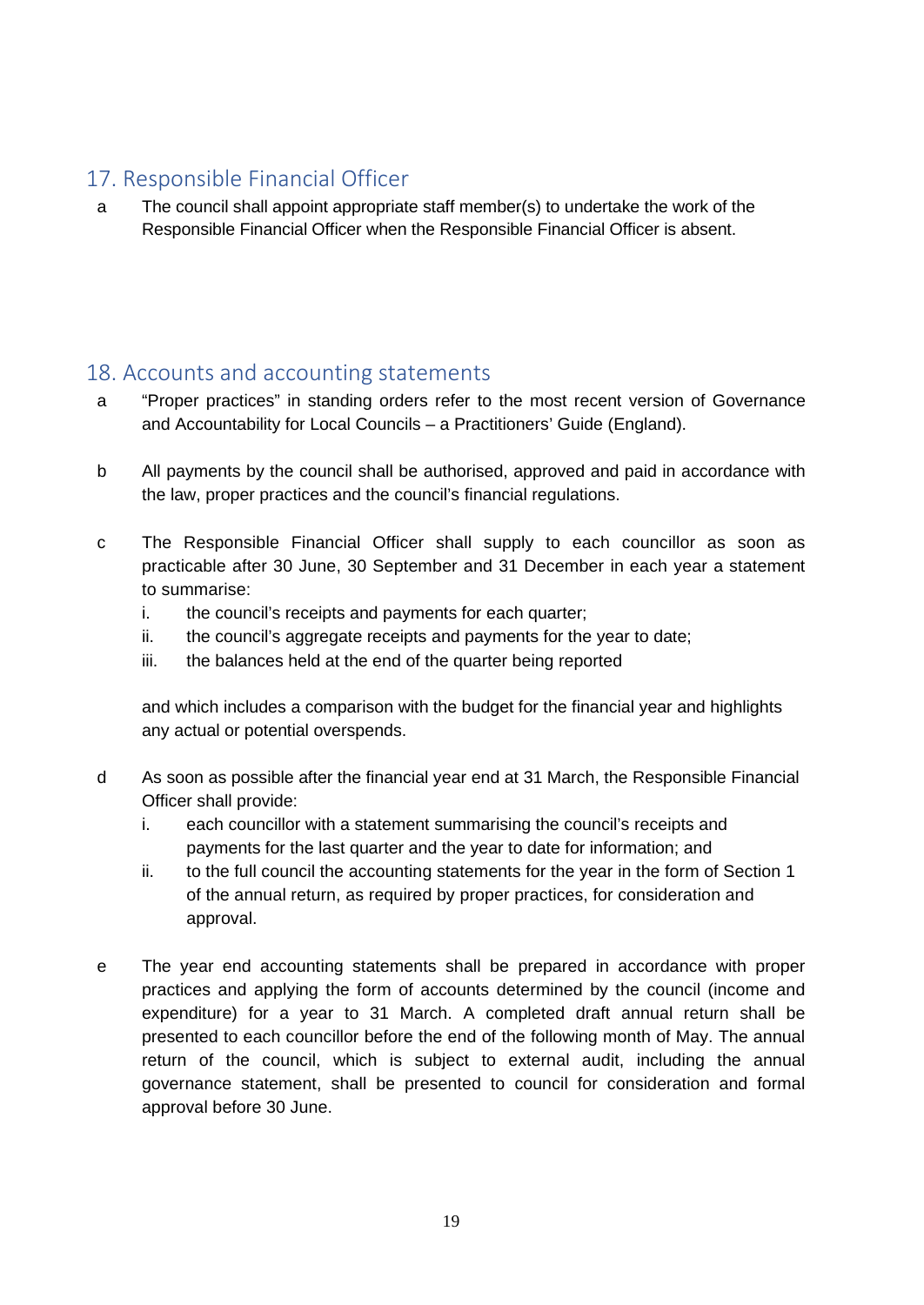# <span id="page-19-0"></span>19. Financial controls and procurement

- a The council shall consider and approve financial regulations drawn up by the Responsible Financial Officer, which shall include detailed arrangements in respect of the following:
	- i. the keeping of accounting records and systems of internal controls;
	- ii. the assessment and management of financial risks faced by the council;
	- iii. the work of the independent internal auditor in accordance with proper practices and the receipt of regular reports from the internal auditor, which shall be required at least annually;
	- iv. the inspection and copying by councillors and local electors of the council's accounts and/or orders of payments; and
	- v. procurement policies (subject to standing order 19(c) below) including the setting of values for different procedures where a contract has an estimated value of less than *£50,000.*
- b Financial regulations shall be reviewed regularly and at least annually for fitness of purpose.
- c Financial regulations shall confirm that a proposed contract for the supply of goods, materials, services and the execution of works with an estimated value in excess of £50,000 shall be procured on the basis of a formal tender as summarised in standing order 19(d) below.
- d Subject to additional requirements in the financial regulations of the council, the tender process for contracts for the supply of goods, materials, services or the execution of works shall include, as a minimum, the following steps:
	- i. a specification for the goods, materials, services or the execution of works shall be drawn up;
	- ii. an invitation to tender shall be drawn up to confirm (i) the council's specification (ii) the time, date and address for the submission of tenders (iii) the date of the council's written response to the tender, (iv) whether tenders are to be assessed on the basis of lowest price, or a balance of price and quality, and  $(v)$  the prohibition on prospective contractors contacting councillors or staff to encourage or support their tender outside the prescribed process;
	- iii. the invitation to tender shall be advertised in a local newspaper, on the government Contracts Finder website, and in any other manner that is appropriate;
	- iv. tenders are to be submitted in writing in a sealed marked envelope addressed to the Proper Officer;
	- v. tenders shall be opened by the Proper Officer in the presence of at least one councillor after the deadline for submission of tenders has passed;
	- vi. tenders are to be reported to and considered by the appropriate meeting of the council or a committee or sub-committee with delegated responsibility.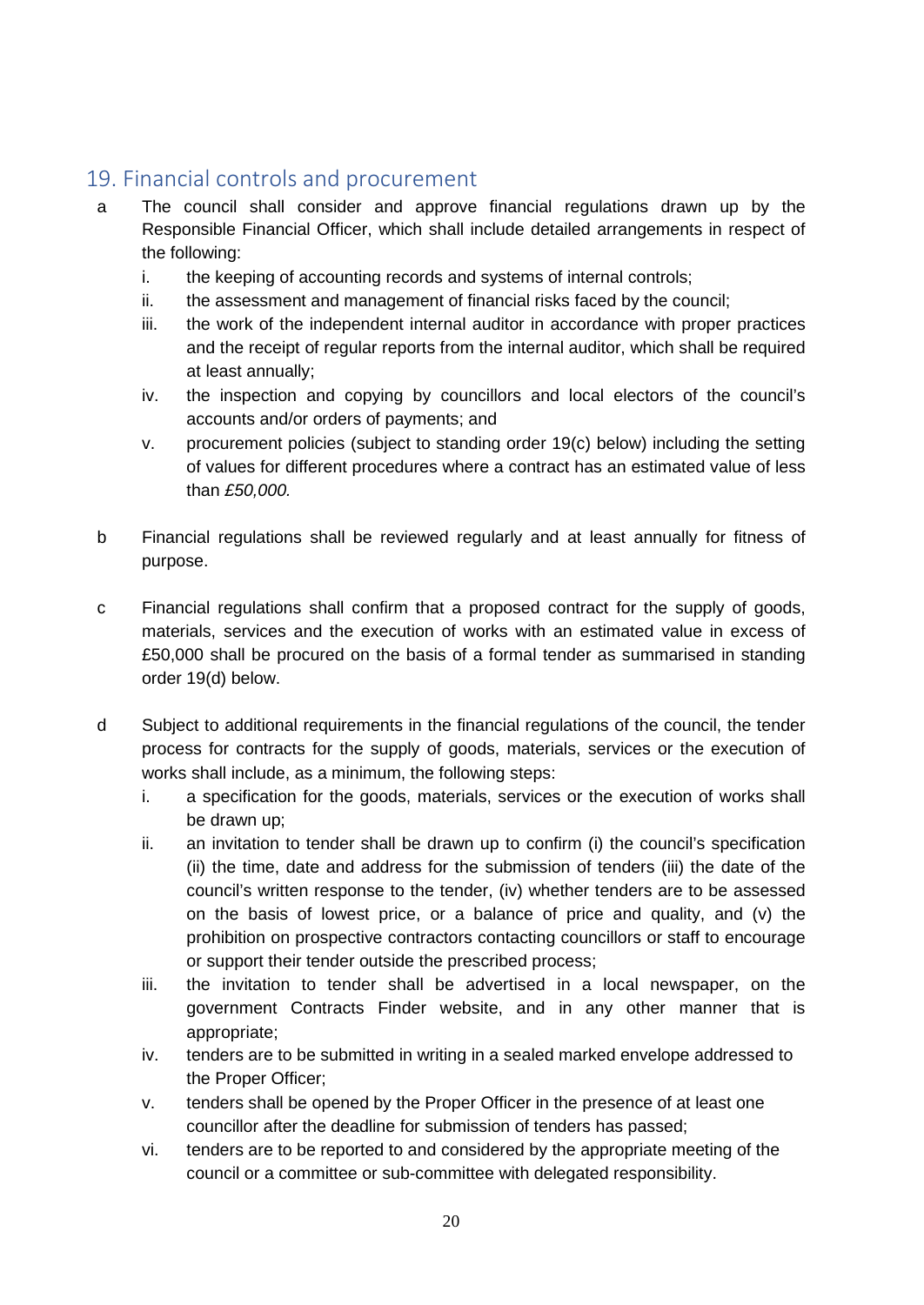- e The council shall, at its discretion, reject any tender that does not meet the requirements expressed in the tender documents, or which is submitted after the deadline date. Neither the council, nor a committee or a sub-committee with delegated responsibility for considering tenders, shall be compelled to award a contract. The council shall always reserve the right to cancel a tender process without awarding a contract.
- f Where the value of a contract is likely to exceed £164,176 (or other threshold specified by the Cabinet Office from time to time) the council must consider whether the Public Contracts Regulations 2015 or the Concession Contracts Regulations 2016 (or equivalent) apply to the contract..

#### <span id="page-20-0"></span>20. Handling staff matters

- a A matter personal to a member of staff that is being considered by a meeting of council is subject to standing order 12 above.
- b Matters pertaining to staff will be dealt with under the relevant Council policies as appropriate to the matter under consideration.
- c Subject to the council's policy regarding absences from work, the council's most senior member of staff shall notify the committee of absence occasioned by illness or other reason and that person shall report such absence to the Resources Committee at its next meeting.
- d The chairman of the Council or in his absence, the vice-chairman shall upon a resolution conduct a review of the performance and annual appraisal of the work of the Town Clerk. The reviews and appraisal shall be reported in writing and is subject to approval by resolution by Resources Committee.
- e Subject to the council's policy regarding the handling of grievance matters, the council's most senior employee, the Town Clerk, shall contact the Mayor of Council or in his absence, the Deputy Mayor of Council in respect of an informal or formal grievance matter, and this matter shall be reported back and progressed by resolution of the Resources Committee.
- f Subject to the council's policy regarding the handling of grievance matters, if an informal or formal grievance matter raised by Town Clerk relates to the Mayor or Deputy Mayor of Council, this shall be communicated to another member of Council which shall be reported back and progressed by resolution of the Resources Committee.
- g Any persons responsible for all or part of the management of staff shall treat the written records of all meetings relating to their performance, capabilities, grievance or disciplinary matters as confidential and secure.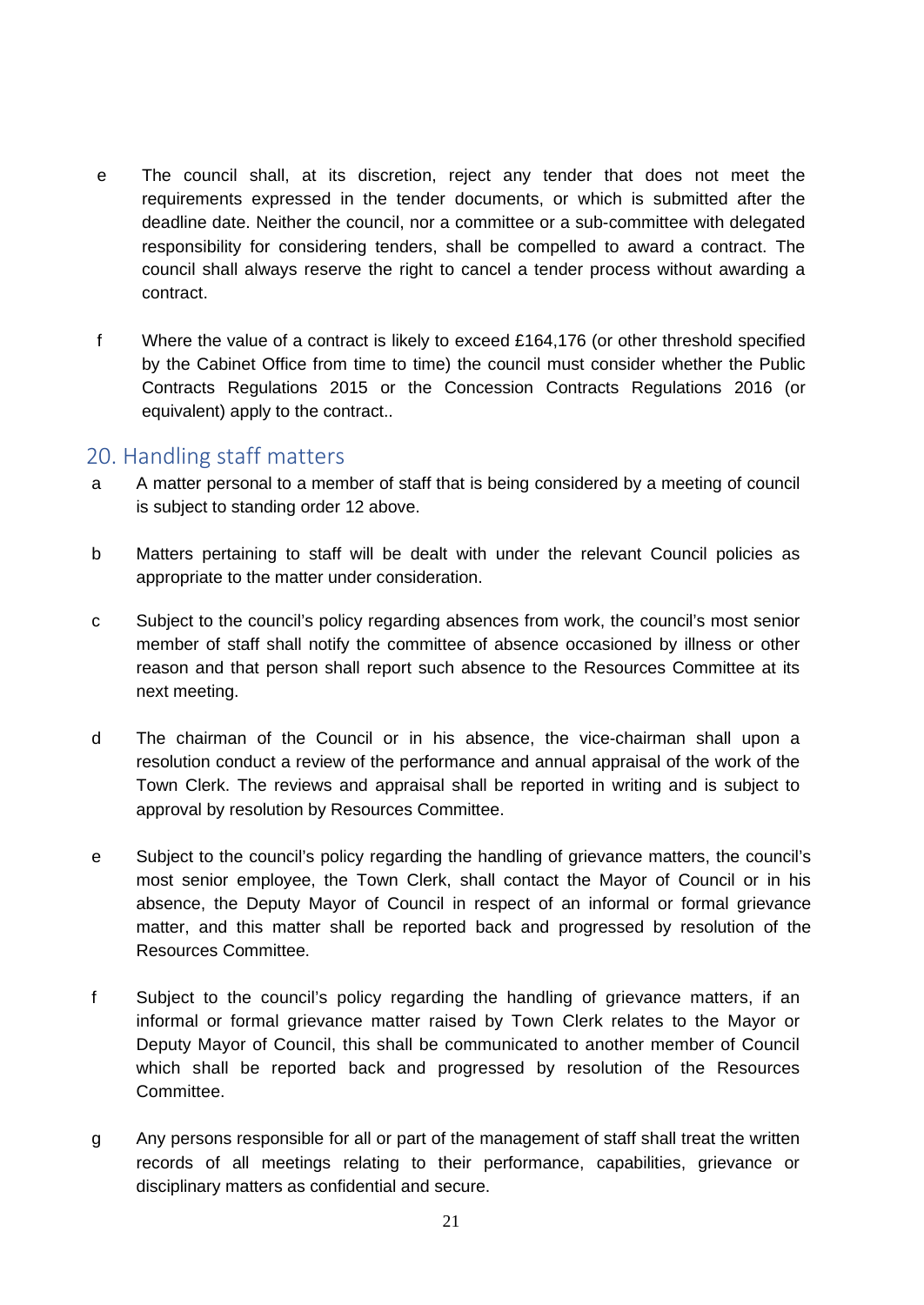- h The council shall keep all written records relating to employees secure. All paper records shall be secured and locked and electronic records shall be password protected.
- i Only persons with line management responsibilities shall have access to staff records referred to in standing orders 20(f) and (g) above if so justified.
- j Access and means of access by keys and/or computer passwords to records of employment referred to in standing orders 20(f) and (g) above shall be provided only to the post holder and/or the Town Clerk.

## <span id="page-21-0"></span>21. Requests for information

- a Requests for information held by the council shall be handled in accordance with the council's policy in respect of handling requests under the Freedom of Information Act 2000 and the Data Protection Act 1998.
- b Correspondence from, and notices served by, the Information Commissioner shall be referred by the Town Clerk & Proper Officer to the Mayor of the Council and full Council as required. The Town Clerk shall have the power to do anything to facilitate compliance with the Freedom of Information Act 2000.

## <span id="page-21-1"></span>22. Relations with the press/media

a Requests from the press or other media for an oral or written comment or statement from the Council, its councillors or staff shall be handled in accordance with the Council's policy in respect of dealing with the press and/or other media.

## <span id="page-21-2"></span>23. Execution and sealing of legal deeds

*See also standing orders 16(b)(xii) and (xvii) above.* 

a A legal deed shall not be executed on behalf of the council unless authorised by a resolution.

**Subject to standing order 23(a) above, any two councillors may sign, (usually the Mayor and another) on behalf of the council, any deed required by law and the Proper Officer shall witness their signatures.**